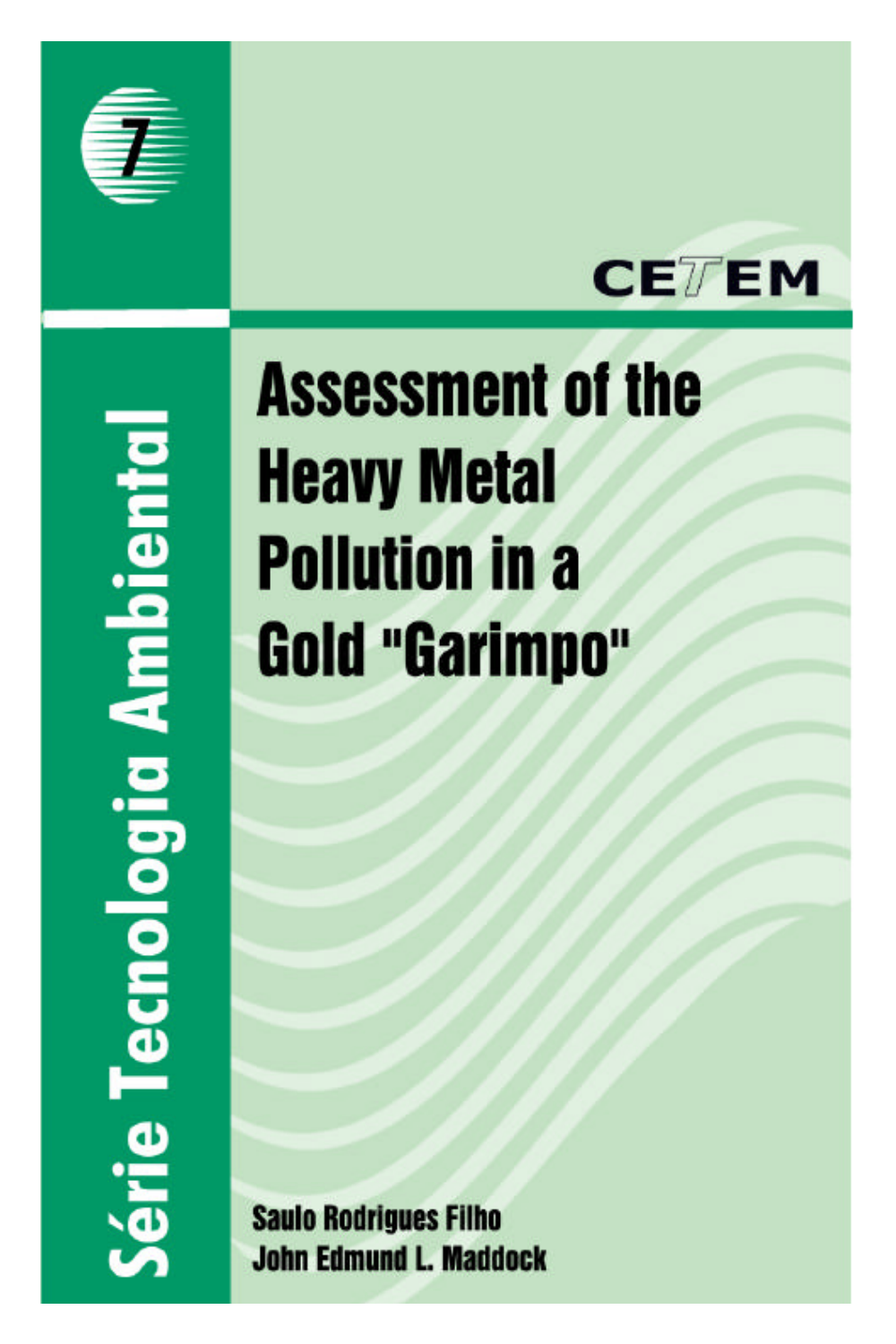*PRESIDENTE DA REPÚBLICA*: Fernando Henrique Cardoso *VICE-PRESIDENTE DA REPÚBLICA*: Marco Antonio Maciel *MINISTRO DA CIÊNCIA E TECNOLOGIA*: José Israel Vargas

*PRESIDENTE DO CNPq*: José Galizia Tundisi *DIRETOR DE DESENV. CIENT. E TECNOLÓGICO:* Marisa B. Cassim *DIRETOR DE PROGRAMAS*: Eduardo Moreira da Costa *DIRETOR DE UNIDADES DE PESQUISA*: José Ubyrajara Alves

#### **CETEM - CENTRO DE TECNOLOGIA MINERAL**

#### *CONSELHO TÉCNICO-CIENTÍFICO (CTC)*

*Presidente:* Roberto C. Villas Bôas

*Vice-presidente:* Juliano Peres Barbosa

*Membros Internos:* Juliano Peres Barbosa; Luiz Gonzaga S. Sobral; Ronaldo Luiz Correa dos Santos e Fernando Freitas Lins (suplente)

*Membros Externos:* Antonio Dias Leite Junior; Arthur Pinto Chaves; Octávio Elísio Alves de Brito; Saul Barisnik Suslick e Luiz Alberto C. Teixeira (suplente)

*DIRETOR*: Roberto C. Villas Bôas

*DIRETOR ADJUNTO*: Juliano Peres Barbosa

*DEPTº DE TRATAMENTO DE MINÉRIOS (DTM):* Adão Benvindo da Luz

*DEPTº DE METALURGIA EXTRATIVA (DME)*: Luiz Gonzaga S. Sobral

*DEPTº DE QUÍMICA INSTRUMENTAL (DQI):* Roberto Rodrigues Coelho

*DEPTº DE ESTUDOS E DESENVOLVIMENTO (DES):* Carlos César Peiter *DEPTº DE ADMINISTRAÇÃO (DAD):* Antônio Gonçalves Dias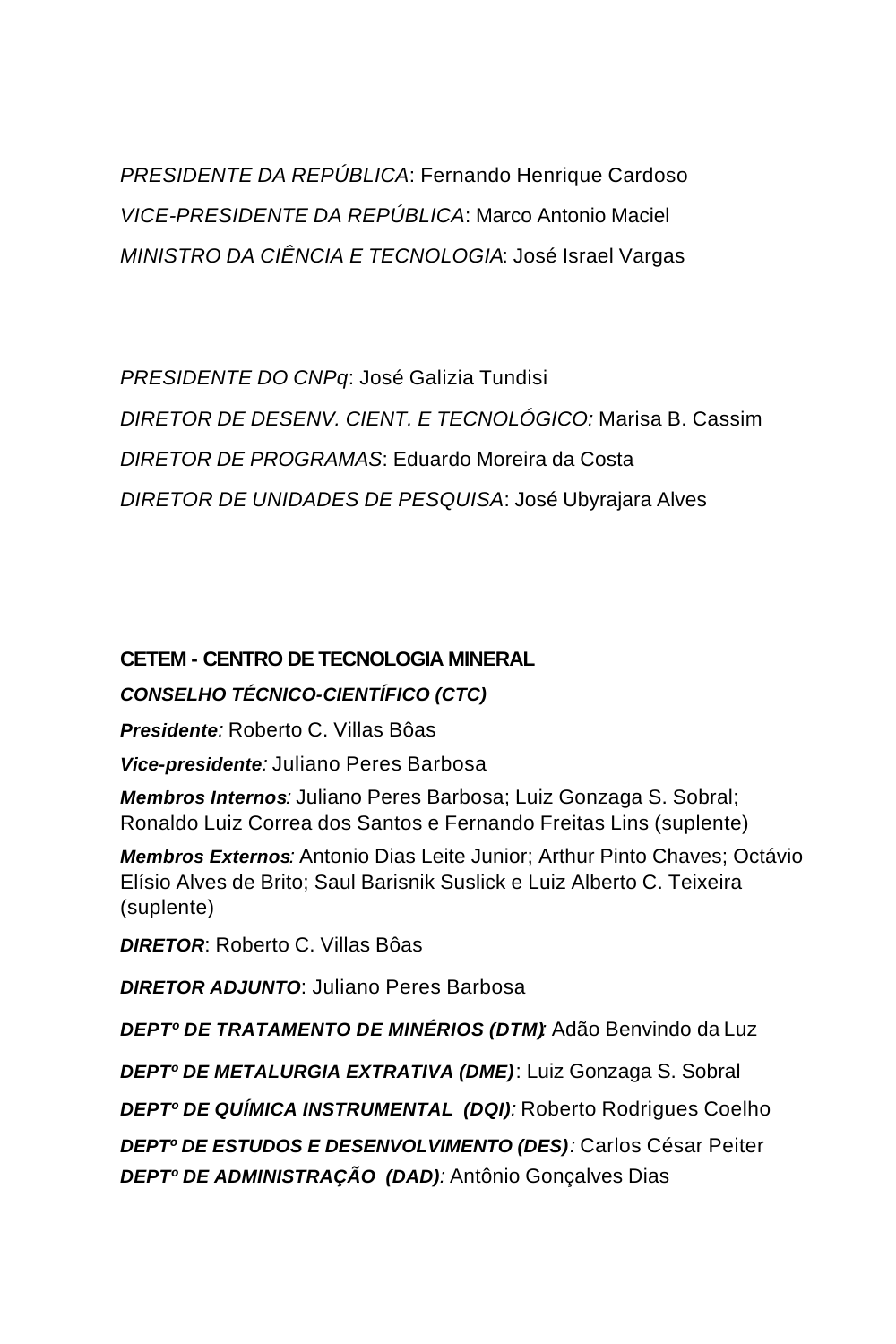## *Saulo Rodrigues Filho*

*Geólogo pela UERJ, M.Sc. em Geoquímica Ambiental pela UFF, doutorando pela Universidade de Heidelberg-Alemanha. Como pesquisador adjunto do CETEM, vem atuando nos últimos quatro anos na área de geoquímica ambiental*

*John Edmund L. Maddock*

*Professor Titular de Geoquímica da Universidade Federal Fluminense.*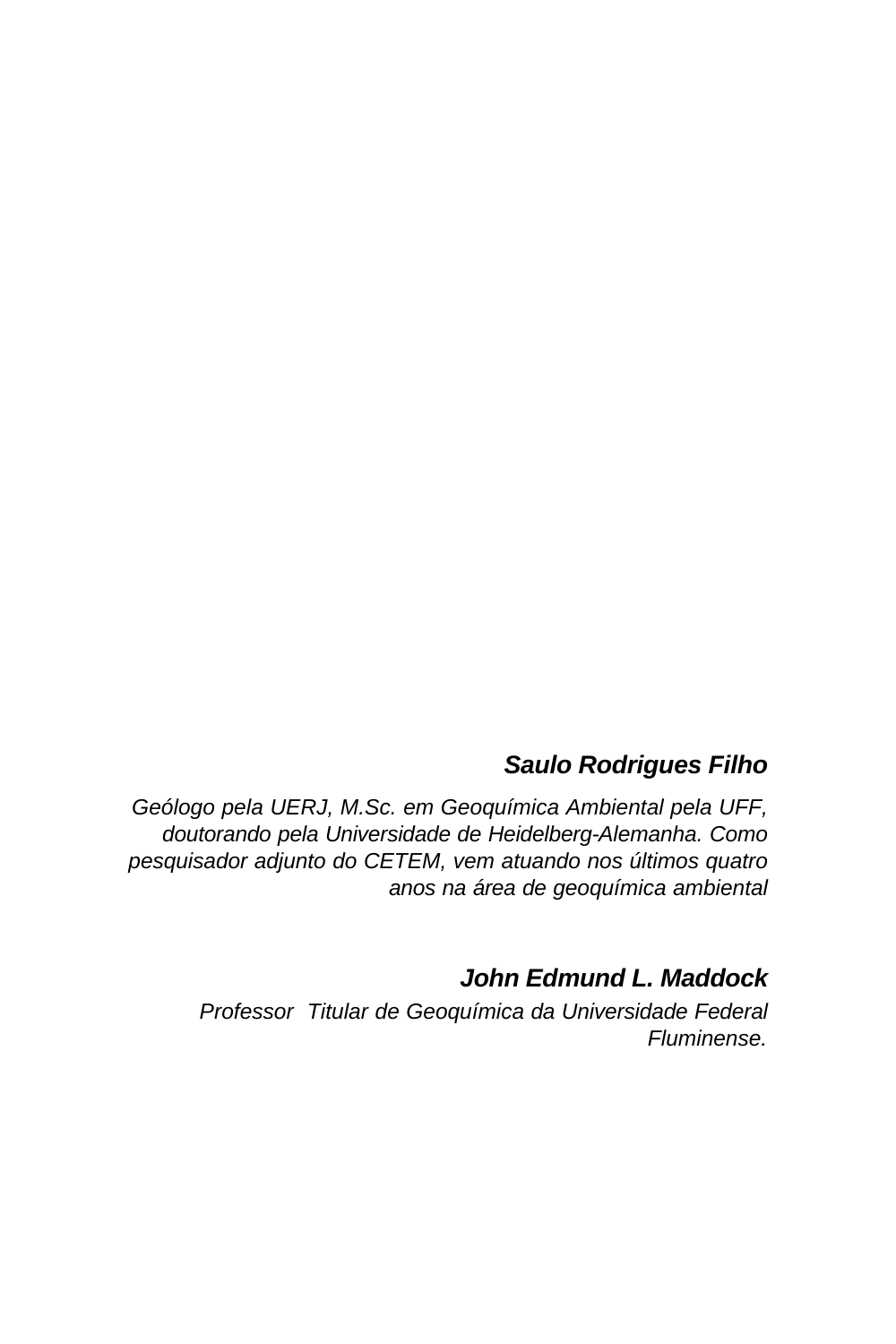#### **CONSELHO EDITORIAL**

**Editor** Roberto C. Villas Bôas

#### **Conselheiros Internos**

Antonio Carlos Augusto da Costa, Marisa B. de Mello Monte, Peter Rudolph Seidl

#### **Conselheiros Externos**

 Armando Corrêa de Araújo (MBR), Artur Cezar Bastos Neto (IPAT), James Jackson Griffith (Univ. Federal de Viçosa), Luis Enrique Sánchez (EPUSP), Luiz Drude de Lacerda (UFF), Luiz Lourenço Fregadolli (RPM), Maria Therezinha Martins (SBM).

> A **Série Tecnologia Ambiental** divulga trabalhos relacionados ao setor mínerometalúrgico, nas áreas de tratamento e recuperação ambiental, que tenham sido desenvolvidos, ao menos em parte, no CETEM.

### **Dayse Lúcia M. Lima** COORDENAÇÃO EDITORIAL E REVISÃO **Vera Lúcia Ribeiro** EDITORAÇÃO ELETRÔNICA **Jacinto Frangella** ILUSTRAÇÃO

Rodrigues Filho, Saulo

Assessment of the Heavy Metal Pollution in a Gold "Garimpo". /Saulo Rodrigues Filho; John Edmund L. Maddock. - Rio de Janeiro: CETEM/CNPq, 1995.

32p.- (Série Tecnologia Ambiental; 7)

1. Garimpagem - Aspectos ambientais. 2. Metais pesados 3. Meio ambiente. 4. Poconé (MT). I. Maddock, John Edmund L. II. Centro de Tecnologia Mineral. III. Título. IV. Série

ISBN 85-7227-057-4 ISSN 0103-7374 CDD. 622.4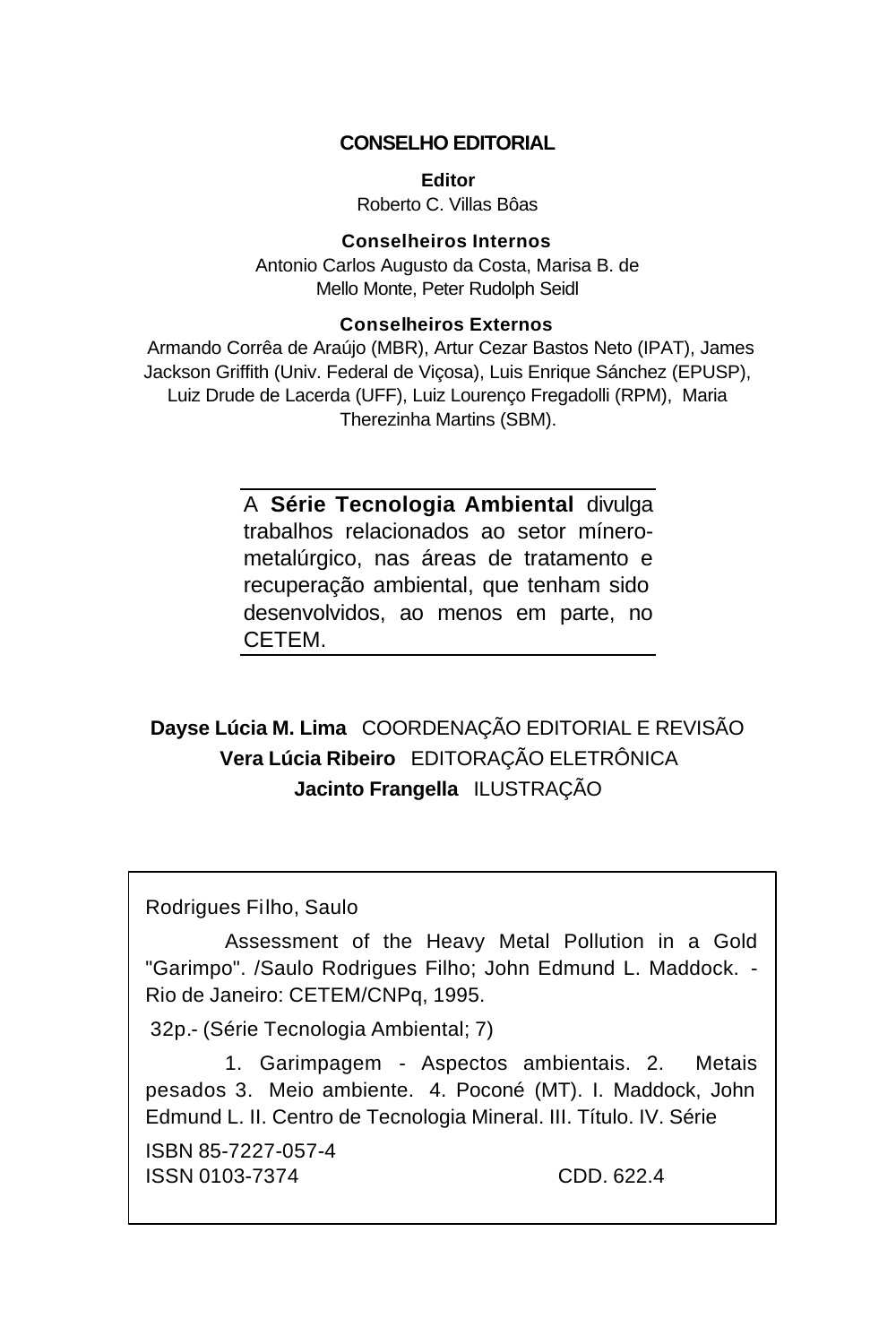# **PRESENTATION**

T*he assessment of the presence and concentration of heavy metals in active mining areas is one of the concerns of the geochemistry and environmentalists.*

*Which effects, if any, the drainage waters of the brazilian wetlands, the "Pantanal", are to exists when gold mining is in operation in a very sensitive ecological area.*

*This work of Geol. Saulo Rodrigues Filho and Prof. John Maddock was presented at the "International Symposium on Perspectives for Environmental Chemistry in Tropical Countries" held in Niteroi, Brazil, in December of 1993, at the UFF - Fluminense Federal University.*

*Editing problems hindered the publication of this work up to now.* 

*Rio de Janeiro, May, 1995.*

**Roberto C. Villas Boas Director**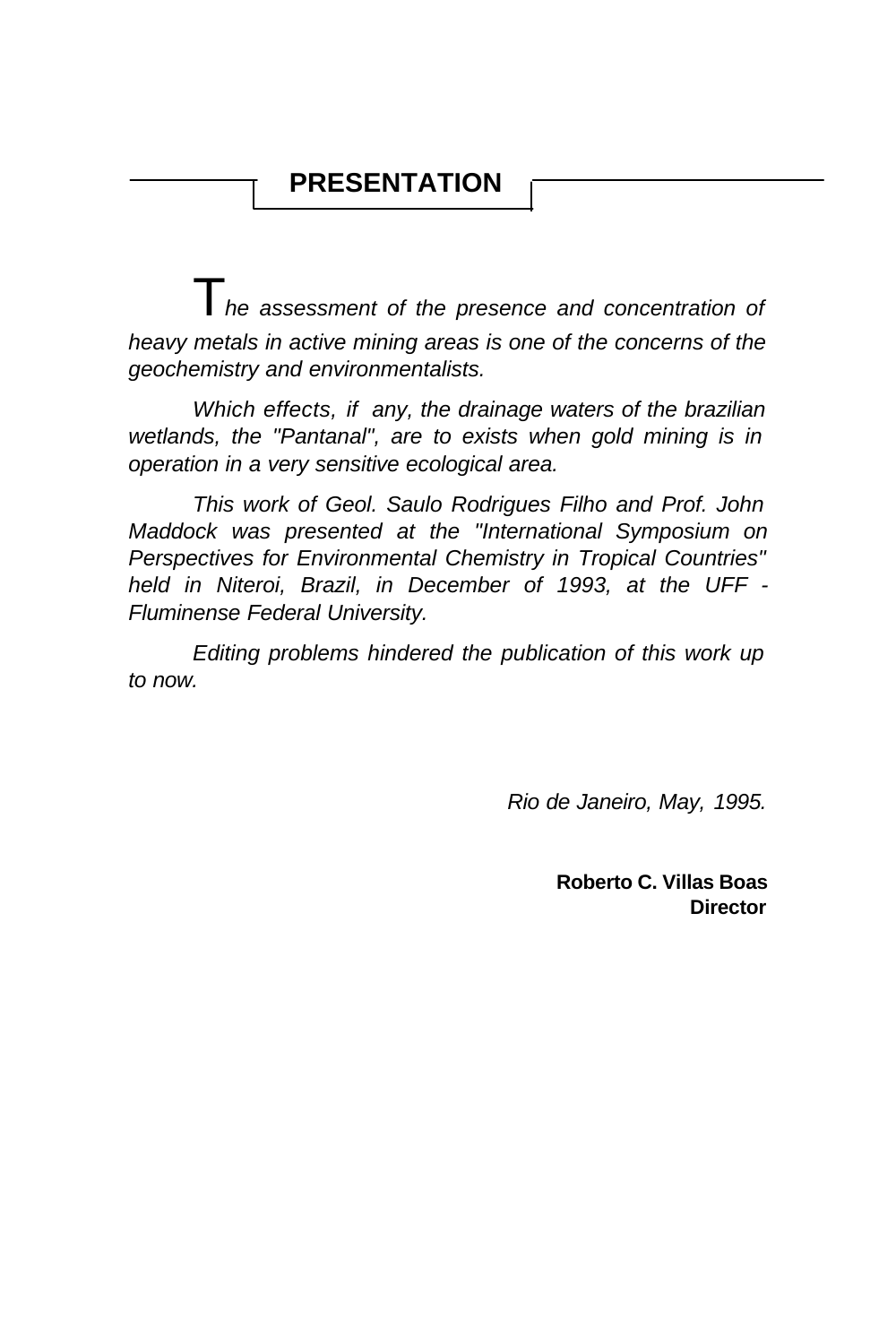# CONTENTS |

 $\overline{\mathsf{T}}$ 

| 4.1 Phisical-Chemical Description of the Poconé |  |
|-------------------------------------------------|--|
| 4.2 Distribution of Heavy Metals in Subdrainage |  |
|                                                 |  |
|                                                 |  |
|                                                 |  |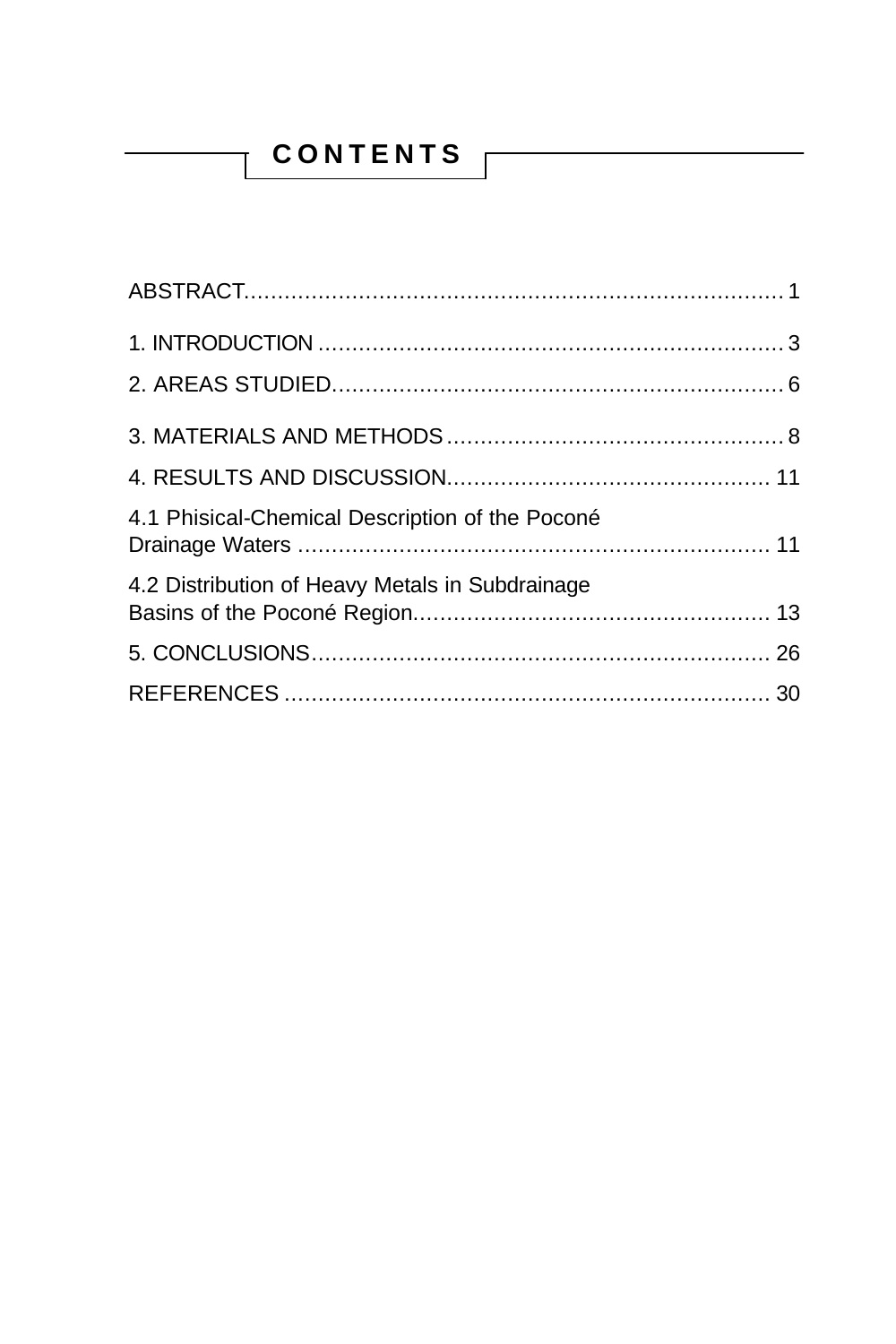#### **ABSTRACT**

*Gold has been exploited in the Poconé region, in Mato Grosso State in Brazil, during the past 13 years using "garimpo" methods. In this research, background levels of metals were determined by analyzing sediments and soils unaffected by mining activities, located upstream of the anthropogenic inputs. The study made in Poconé focuses on Hg, Cu, Pb, Zn, Fe and Mn.*

*In addition, the study aims to evaluate the level of contamination in sediments, soils and water, taking into account drainage waters directly affected by gold mining.*

*As the physical-chemical parameters of the waters are subjected to seasonal variations, they were monitored throughout the year for interpreting the behavior of the metals in the studied environments.*

*In general, the concentrations of Cu, Pb, Zn, Fe and Mn presented values very close to the background in sediments, while the concentrations of mercury in sediments showed anomalous geoaccumulation indexes.*

*Key words: Poconé, environmental, gold mercury, heavy metals*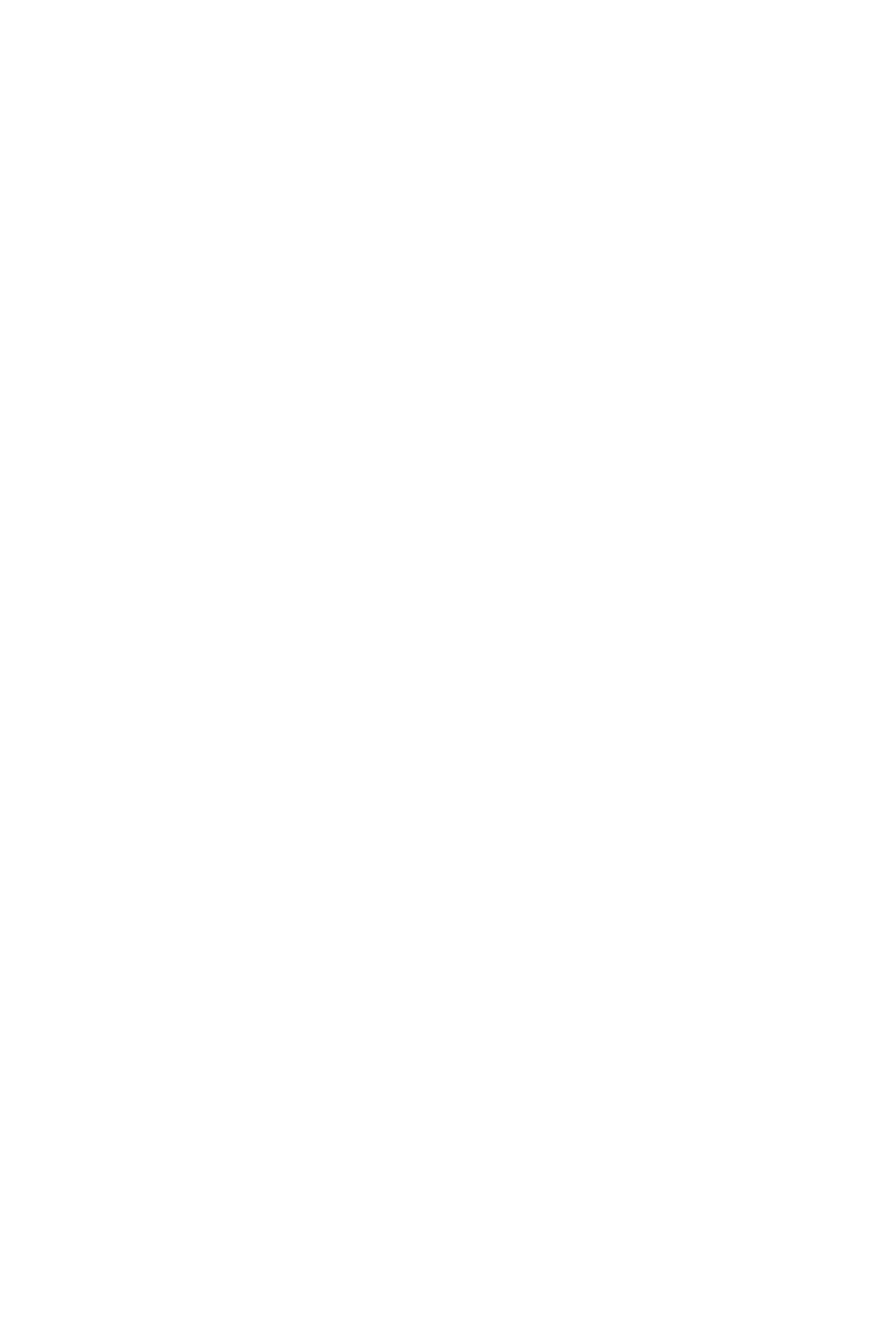#### **1. INTRODUCTION**

Mining inevitably involves upsetting the balance between the various environmental compartments lying in the area of influence. This environmental impact can, however, be minimized by using environmentally compatible mining and ore dressing techniques, and by developing new technologies for treating ores, effluents and contaminated solid tailings.

Informal mining, in the form of *garimpos*, as a rule uses rudimentary mining and processing methods, which reflect the unreliable environmental control practised by the *garimpeiros*.

The *garimpo* region of Poconé-MT was originally founded on the discovery of goldbearing occurrences in 1777, by the *bandeirantes* (bands of explorers). After the main occurrences had been depleted, the founders of the town then took to cattleraising, which has been an important activity in the region until today (CETEM/CNPq, 1991).

With the rise in the price of gold in the international market in the early 80s, a second gold cycle began in the region, when the development of the hitherto antieconomic mineral deposits became promising. The traces left by the *bandeirantes*, such as the horizons of reworked rocky fragments, were used in many cases as a reference when prospecting orebearing areas.

This study was developed under the "Environmental Technology Development-DTA", Program, set up at CETEM/CNPq - Centro de Tecnologia Mineral - in 1989, which focuses on harmonizing mining activities with environmental protection.

Researchs on environmental geochemistry presuppose the establishment of a reference level which expresses the natural concentration of a given element in the environment, commonly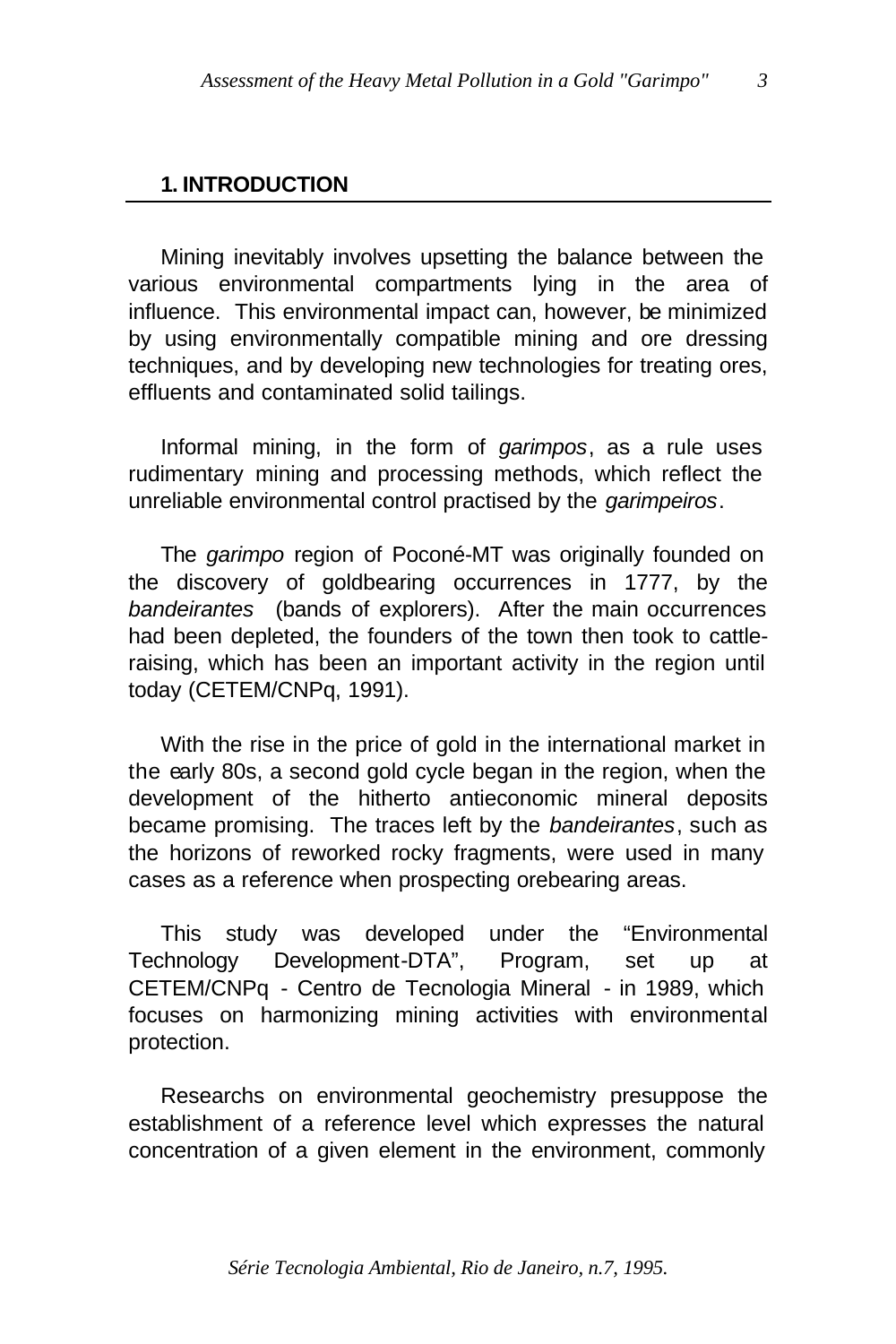known as the background level. For such a regional standard to be established, analyses of traces are necessary in samples that are free from anthropogenic inputs.

While the concentrations of trace metals in aquatic systems are extremely variable, as much on a global as on a local scale, besides analytical conclusions, geological reconnaissance of the watershed is necessary, paying special attention to mineralogy, so that it is possible to estimate the availability of each element with regard to the action of weathering (Salomons & Förstner, 1984).

Many possibilities have been proposed for establishing background values for trace metals in sediments. Förstner & Wittman (1979) have described the following alternatives:

a) Average concentration in schists as a standard value at global level.

b) Average concentration in sedimentary rocks, typifing the deposition environment and taking into consideration autochthonous and allochthonous natural mechanisms and factors.

c) Average concentration in recent unpolluted sediments.

d) Concentration and dating in sediment layers, making it possible to identify the historical record of the natural events that occurred in a certain drainage water.

The purpose of this study is to determine the distribution of the natural background concentrations of mercury (total Hg) and other heavy metals (Cu, Pb, Zn, Fe and Mn), found in soils, sediments and water of the *garimpo* region of Poconé-MT, using that distribution as a reference for assessing the degree of contamination of the aquatic system by heavy metals.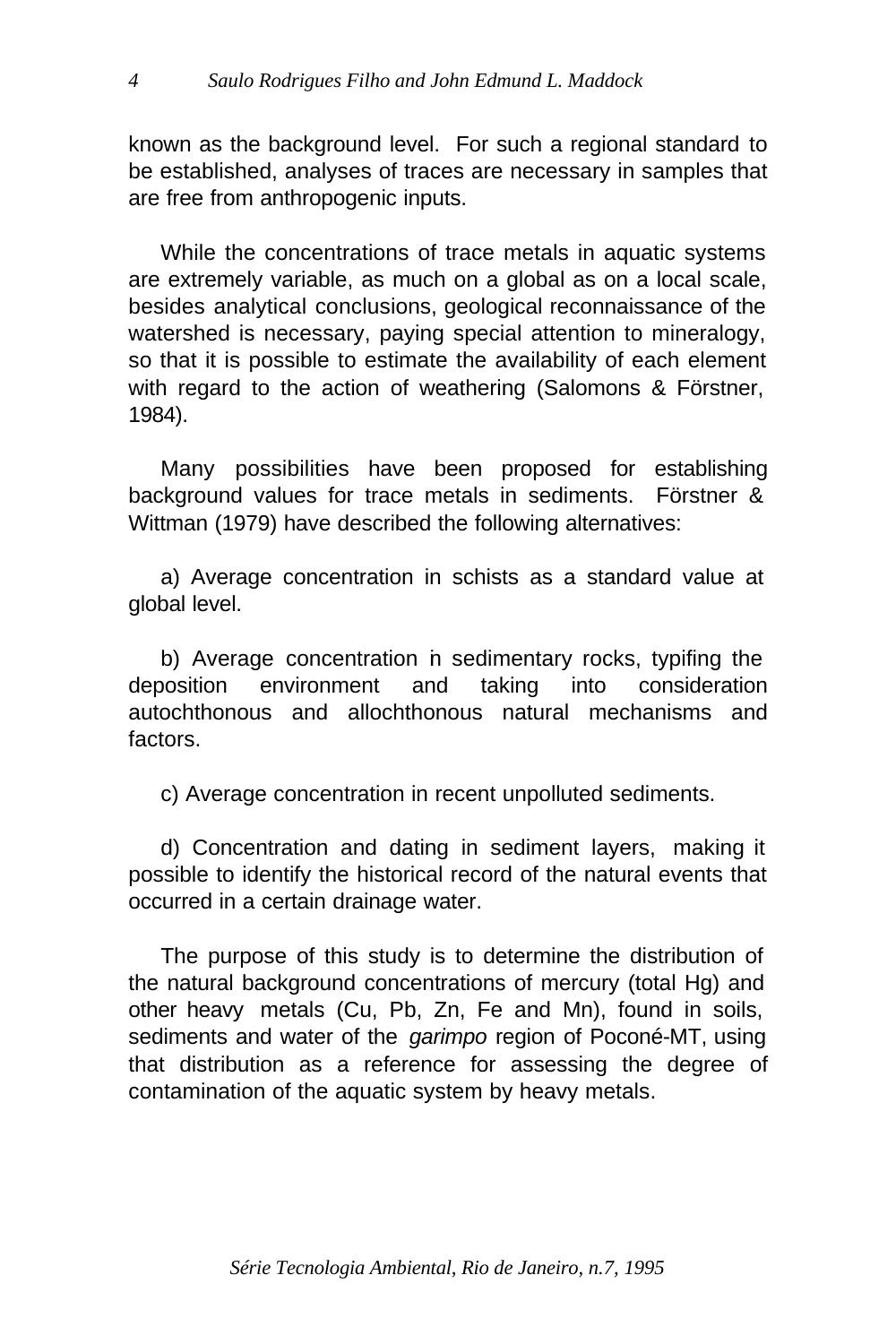For recognizing the background levels, drainage waters were chosen which had not been directly affected by gold mining, so as to avoid the occurrence of anomalies resulting from mineral dressing (concentration of minerals rich in heavy metals, addition of mercury, etc...).

Additionally, the study seeks to assess the degree of contamination in soils, sediments and water, using as a reference drainage waters that have been clearly affected by the *garimpo* activity.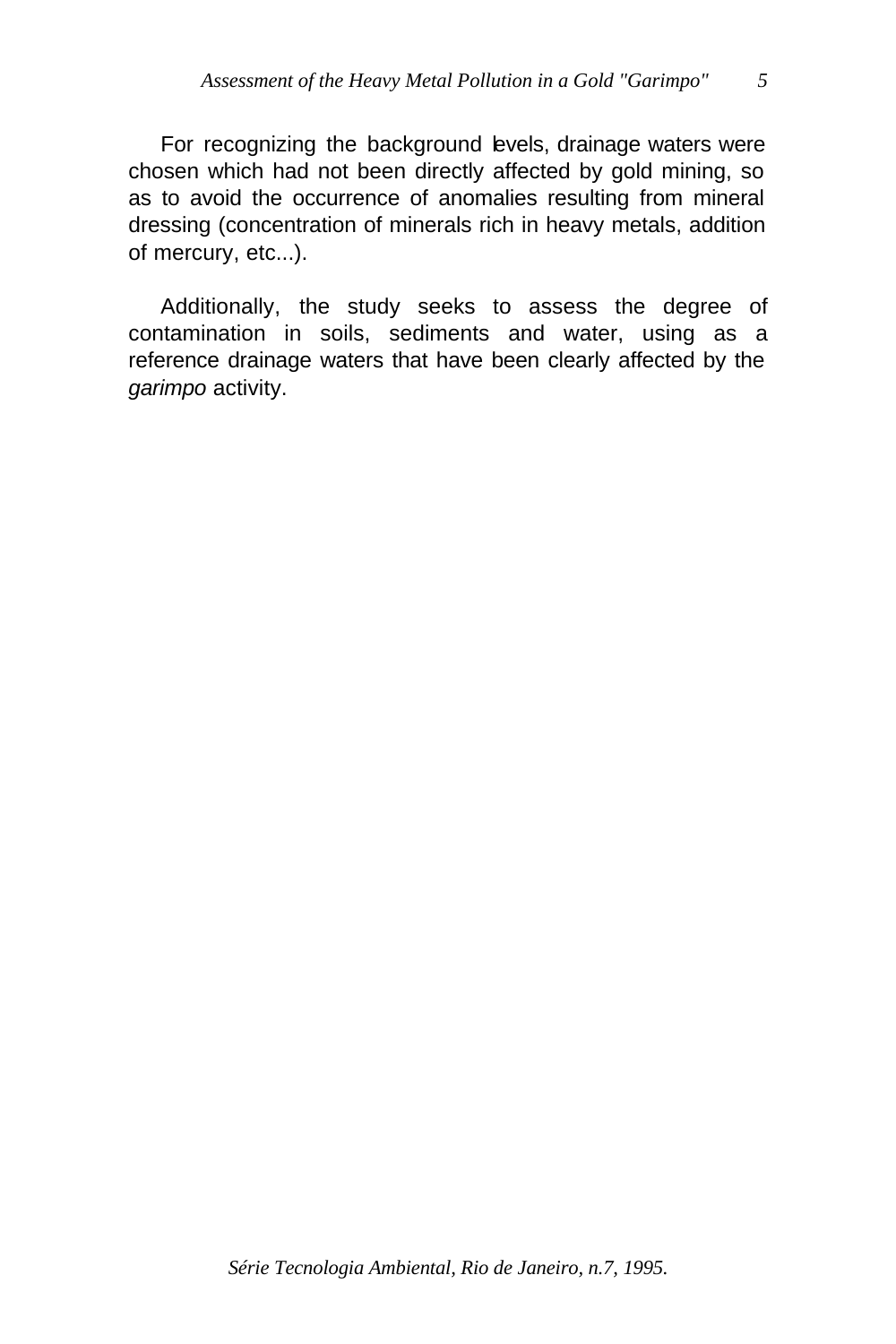#### **2. AREAS STUDIED**

The municipality of Poconé-MT is in the region of the upper stretch of the Paraguay River, along the northern edge of the Pantanal Matogrossense, 100 km southwest of Cuiabá, the state capital.

The subject of the study was the subbasin of the Bento Gomes River, whose main tributaries are the streams Guanandi, Formiga and Piraputanga, lying in an area of approximately 1700 km2 of the Poconé Sheet (SE.21-X-A-1/DSG), with latitudes between 16°00' and 16°30'S and longitudes between 56°30'and 57°00'W.

The Poconé region is represented by the detritic metasedimentary sequence of the Cuiabá Group, of older proterozoic age (800 to 600 m.y.), composed of sericitic, graphitic and pyritic phyllites, micaceous ferruginous quartzites and metaconglomerates showing flattened pebbles suboriented parallel to the schistosity, imposed by metamorphism in the green schist facies.

In that region, the *garimpeiros* have mined gold from both lateritic overburden and from quartz veins rich in gold which, as they are hydrothermal in origin, concentrated the gold found in the surrounding rocks of the Cuiabá Group. It is, therefore, a primary gold deposit with supergenic enrichment.

The mining is usually done jointly by the owners of the heavy machinery (loader, drag-line, hammer mill, centrifuge, etc.) and the manual workers. The former are responsible for working the surface layers of alteration of rocks ("bench") and for dressing the ore, whereas the latter are in charge of opening trenches along the orebearing veins. This joint work in some cases can go down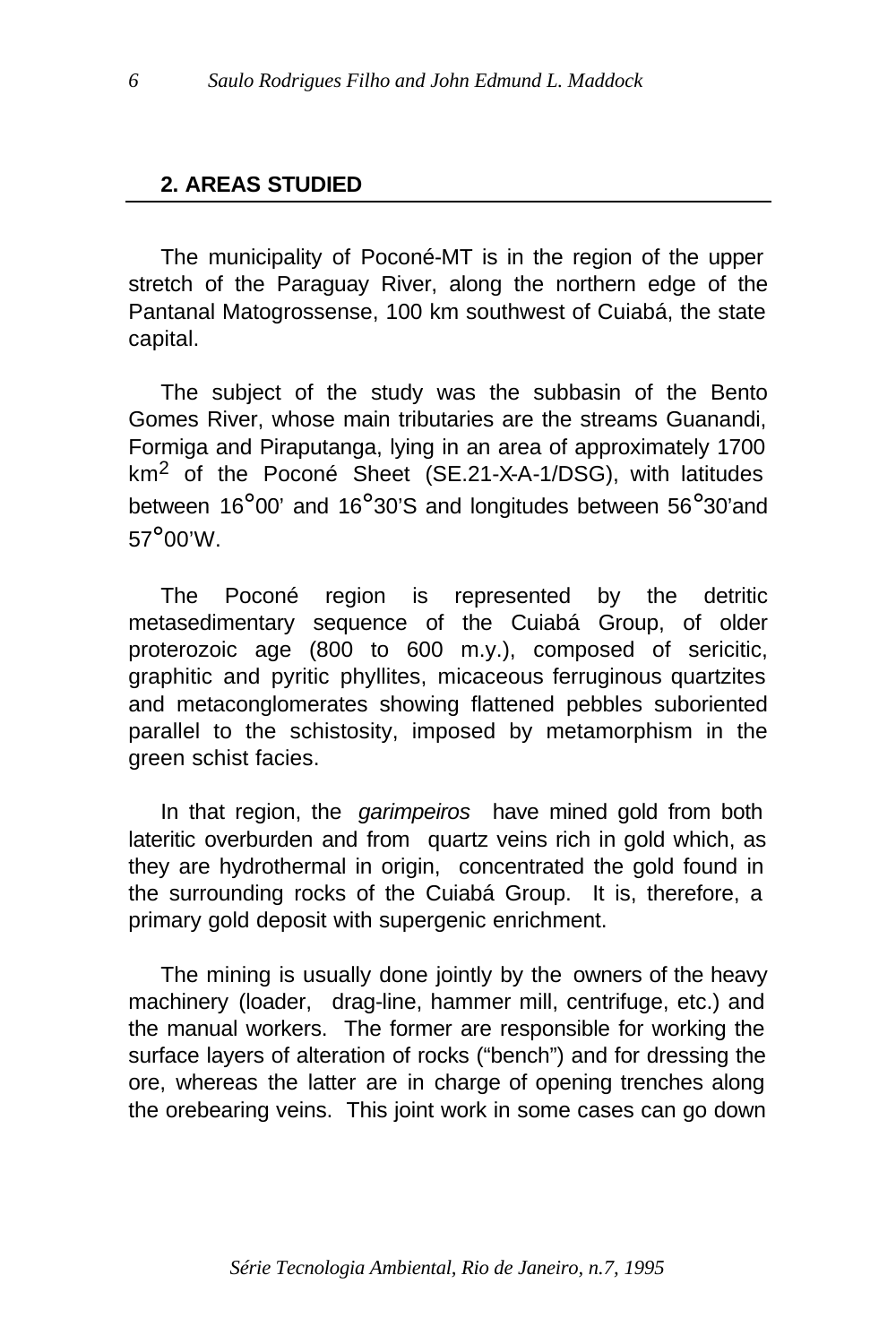as deep as 50 meters, and is predominantly marked by the following characteristics:

a) Exploration of "dry" areas, disassociated from the drainage waters;

b) The use of grinding in the dressing process;

c) Deposition of tailings in containment dams;

d) Closed-circuit amalgamation (using water tanks); and

e) Retorts are not used.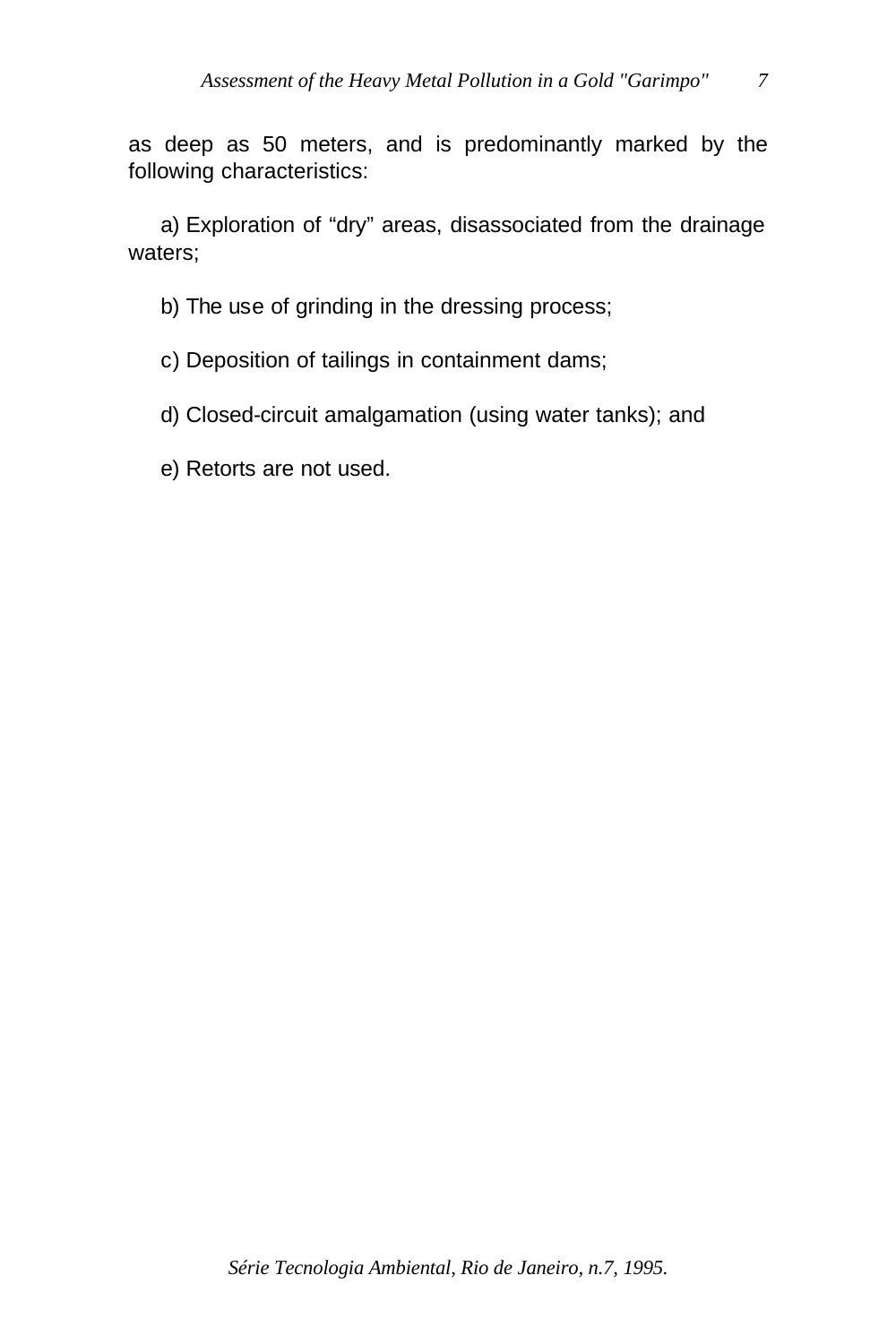#### **3. MATERIALS AND METHODS**

The sampling campaign at Poconé was planned to cover areas where there were different variables that would affect the concentration of heavy metals in sediments, soils and water, that is, differentiations with regard to the rocky substrate, characteristic of the drainage waters, vegetation, pedological horizon (soils) and nearness to the *garimpos*. Hence, the points where sampling of sediments and water (PG notation) and soils (GB notation) was to be done were selected by identifying places with distinct characteristics in relation to such factors, amounting to a total of 21 samples of current sediments, 13 samples of water and 27 soil samples.

The current sediment samples were collected in compound form, that is, at the same collection station an average of 5 aliquot parts of samples were removed in a radius of approximately 10 meters. The soil and sediment samples were cooled (0°C) after collection, and packed in plastic bags, whereas the filtered water samples were acidified with concentrated  $HNO<sub>3</sub>$ , in the proportion of 2 ml of acid for each liter of water, and stored in polyethylene bottles.

The subject of the study was the grain size fraction <74 μm of sediments (silt and clay), because this fraction most represents the solid-liquid interaction processes (Salomons & Förstner, 1984). Furthermore, that fraction had been used by other authors in studies for assessing contamination by heavy metals in water, thereby representing a good correlation parameter (Lacerda et al., 1991; Malm et al., 1989; Ackermann, 1980).

At all the sampling points (PG notation) *in situ* measurements of temperature, pH, Eh and drainage conductivity were taken. The physical-chemical parameters were determined using special

*Série Tecnologia Ambiental, Rio de Janeiro, n.7, 1995*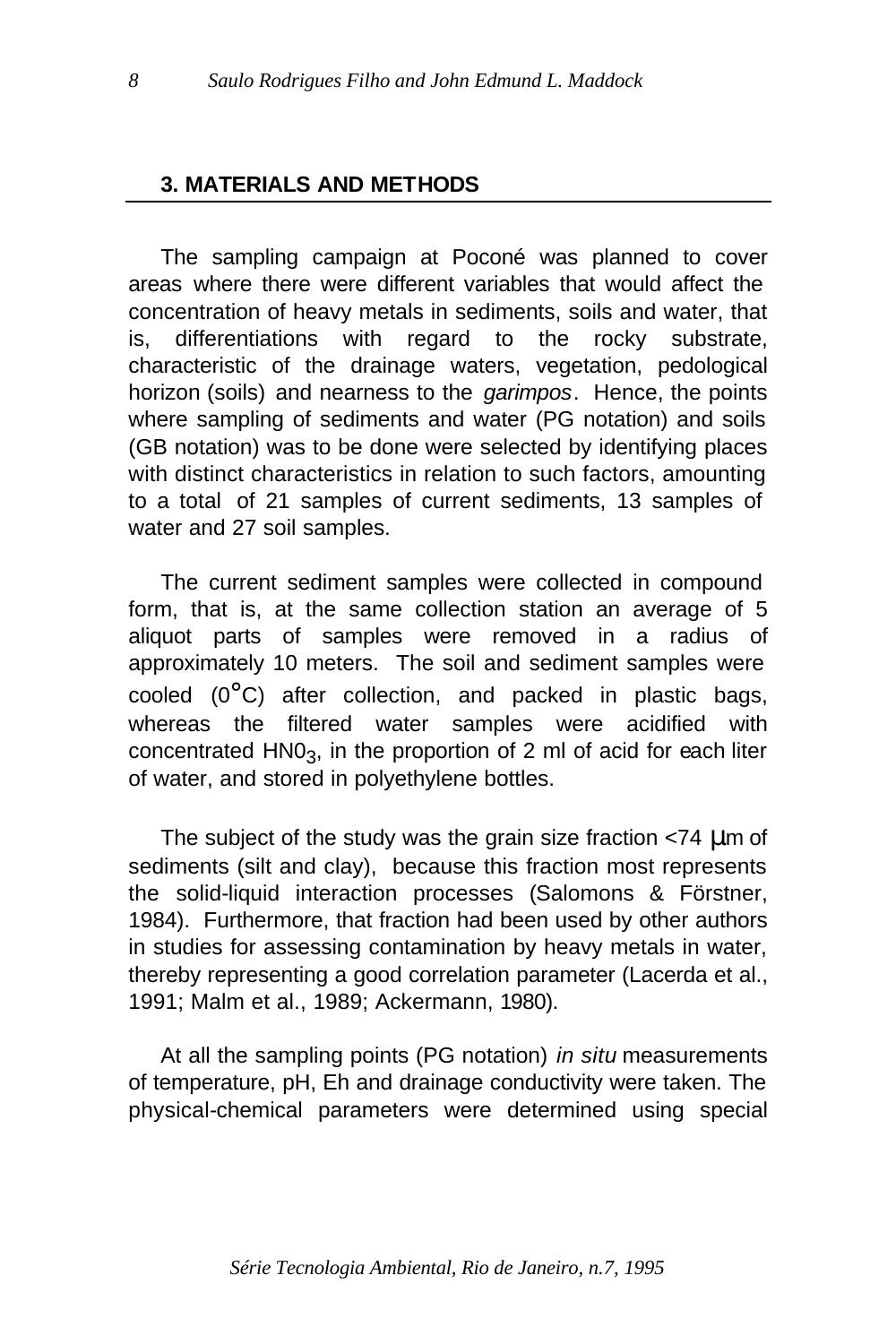DIGIMED models DMPH-PV and CD-2P pH, redox potential and conductivity meters.

The volume of filtered water at each point, averaging 0.5 liter, was used to assess metals in the dissolved phase.

The analytical methodologies used in this study were divided according to the chemical element involved and the type of sample to be assessed. All the analytical determinations were made in duplicate.

The assessments of total mercury in soils and sediments were done using an atomic absorption spectrophotometer with cold vapor generation, a CG 7000 MAX 8 spectrophotometer belonging to CETEM/CNPq's analytical chemistry laboratory. The methodology used followed that optimized by Malm et al. (1989), where the samples are dried in an oven  $(50^{\circ}$ C). After cooling, the samples are oxidized with potassium permanganate 5% for 30 minutes at 60°C and neutralized with hydroxylamine hydrochloride 12% (EPA, 1983).

Additionally, interlaboratory calibration was done between CETEM and the Sedimentology Institute of Heidelberg University, where the mercury analyses are done with an atomic absorption spectrometer used only for mercury analysis - "Mercury Analyser Hg-254 A" Seefelder Messtechnik. This analytical method was originally developed by Poluektov and Vitkun 1963 (in Welz, 1985) and is based on mercury vapor generated by a nebulizer immersed in an aqueous medium, through reduction of the ionic mercury by a stannous chloride solution. The mercury vapor is then taken to the absorption cell by the air flow produced by a peristaltic pump.

The sediment samples digestion procedure used by the Sedimentology Institute uses aqua regia for 3 hours at 150°C, while each reaction tube has a condenser to avoid losses during digestion.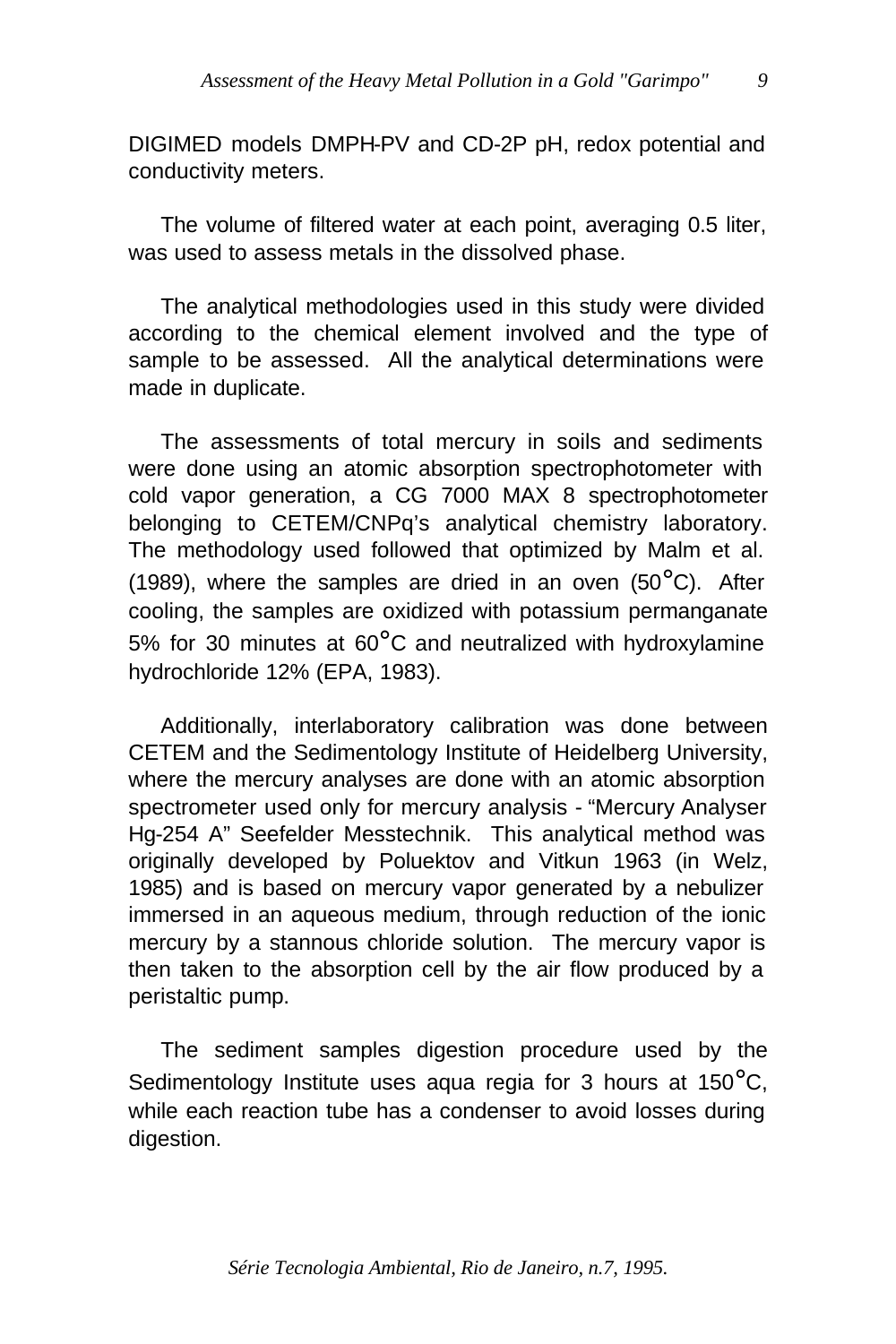The water samples were analyzed for mercury, using the Hg-254 A mercury analyzer, and for Pb, Cu and Ni, using a Perkin-Elmer 3030 B atomic absorption spectrometer and a HGA-600 graphite furnace.

The methodology used for analyzing the mercury in water is based on oxidation of the metal by adding potassium permanganate, nitric acid, sulfuric acid and potassium persulfate. It is left in a double boiler for 2 hours at 95°C. Then neutralization by hydroxylamine hydrochloride follows and reduction by stannous chloride. After which a reading is taken (methodology suggested by the manufacturer).

In the graphite furnace analysis of the metals in water does not require any preliminary treatment, because the sample is submitted to a series of temperatures rises before atomization, which frees it from interfering substances.

The methodology used for analyzing Cu, Pb, Zn, Fe and Mn, in sediments, soils and rocks, uses the atomic absorption spectrometry technique, while the samples are digested in a triacid solution of HNO<sub>3</sub>, HCl and HF (2:2:1) at 120 $\mathrm{^{\circ}C}$  in teflon crucibles and recovered with HCl (Welcher, 1975).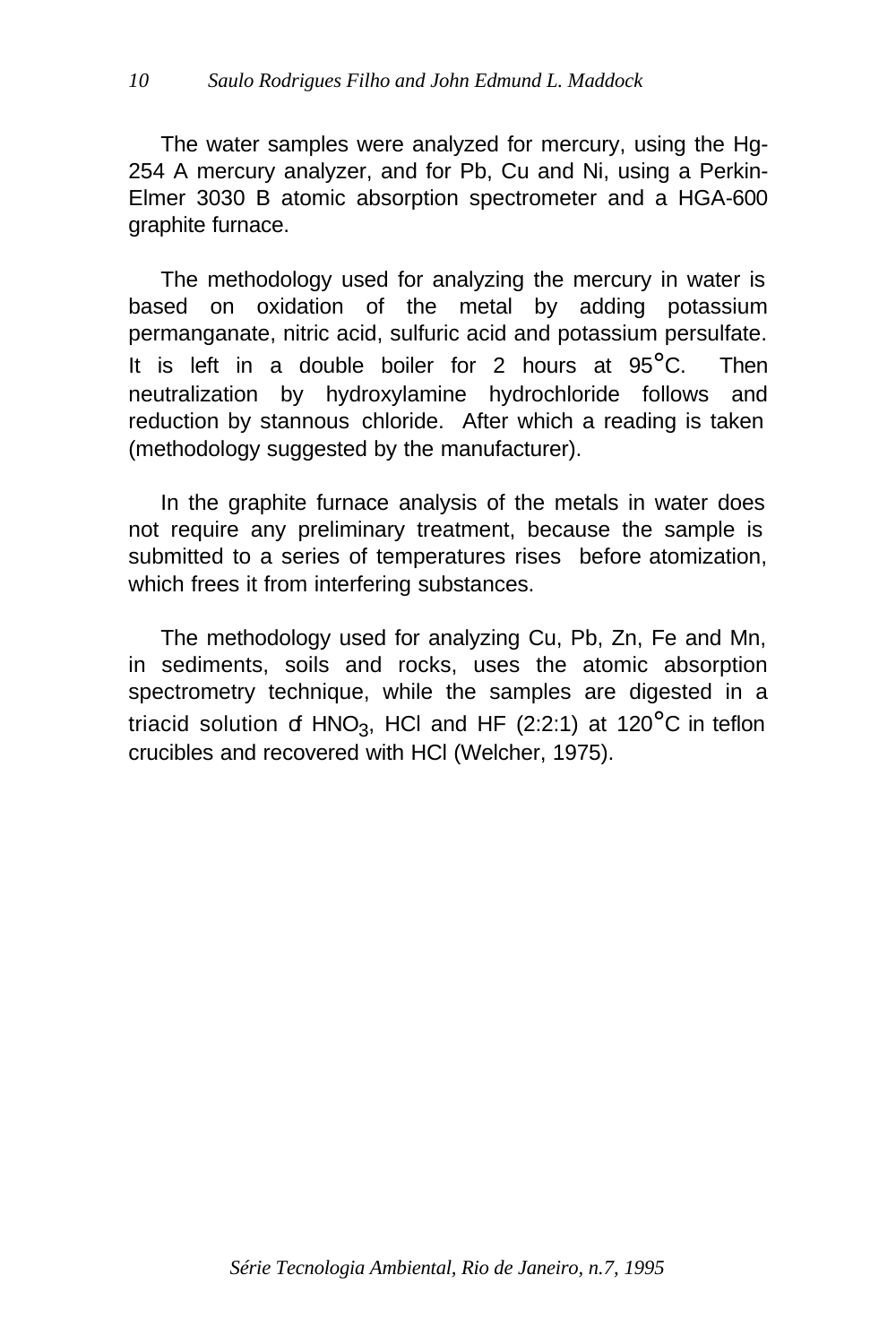#### **4. RESULTS AND DISCUSSION**

#### **4.1 Phisical-Chemical Description of the Poconé Drainage Waters**

As they are subject to seasonal variations, the physicalchemical variables were determined at different times of the year, so that their variation intervals could be known. In this study, the field stages contemplated the dry season from September to November, and rainy season from January to May.

The pH values recorded in Poconé during the dry season (September, 1992) showed slightly alkaline neutrality conditions, varying from 6.9 to 8.0. The highest pH values (7.8 and 8.0) were recorded in drainage waters which cross the savannah, particularly in the Formiga stream and at the point PG-04 of the Bento Gomes River.

During the rainy season (January, 1992), the pH values were slightly acid, varying from 6.1 to 6.9, while the biggest drops in pH were noted in the drainage waters of the savannah, whose volume is much less than the drainage waters of the lowlands of the "Pantanal". Hence, it is rightful to expect that these drainage waters would be more subject to the influence of rain water containing dissolved  $CO<sub>2</sub>$ , and leached humic substances.

The Eh values revealed a more oxidizing potential in the dry season, both in savannah and "Pantanal" drainage waters, varying from 193 to 260 mV. During the rainy season, slightly less oxidizing conditions were found, with Eh values varying from 163 to 210 mV.

Data obtained on the electrical conductivity as a rule showed low values, oscillating between 48 and 124 μS/cm. There was an exception at some sampling points in a savannah environment: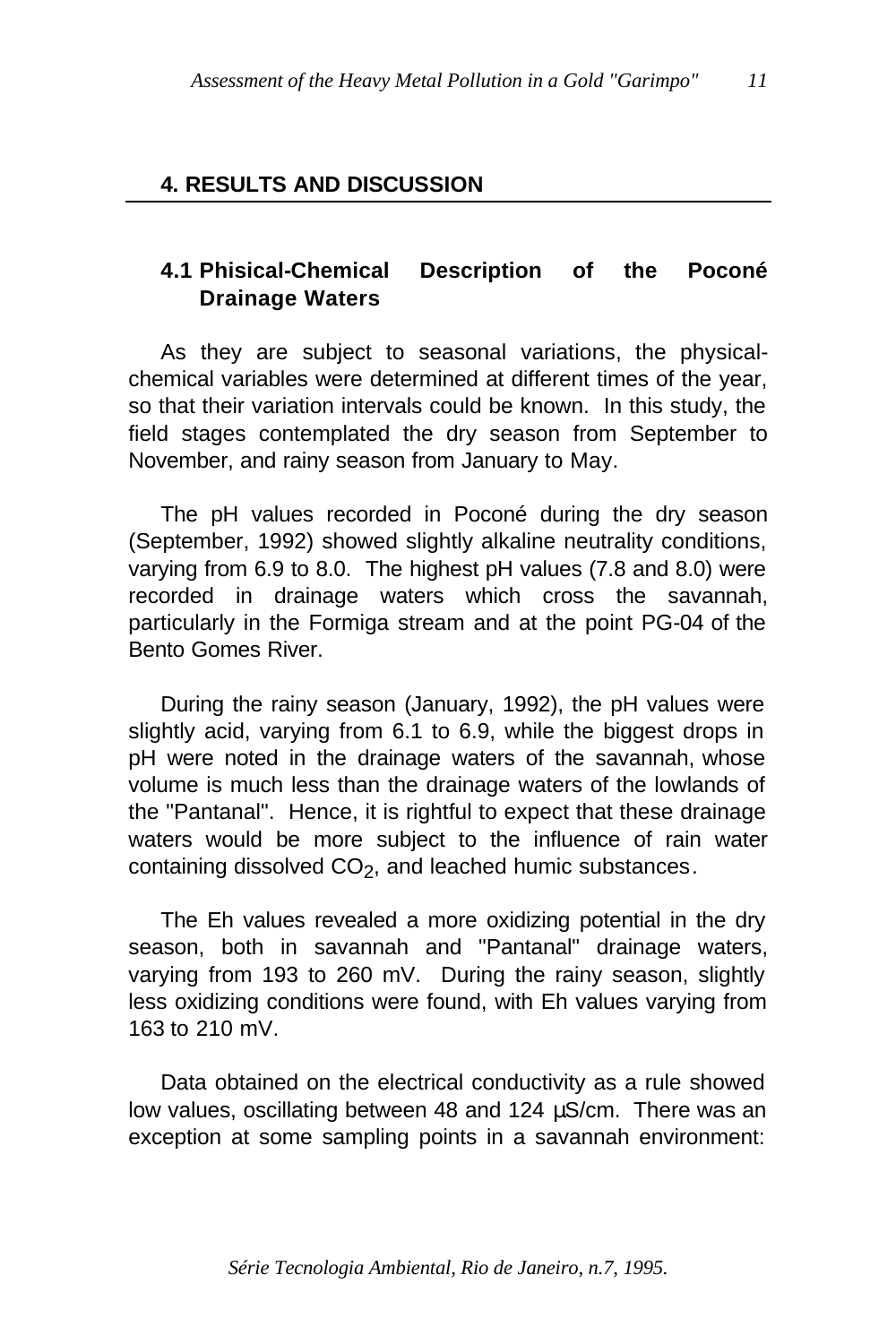PG-04 in the Bento Gomes River, Formiga stream and Japão stream. In those places the concentrations of dissolved salts were considerably higher, with conductivity values of up to 1000 μ S/cm. In September, 1990, the waters of the Formiga stream showed 770 and 1000 μS/cm. The decline of these values in the rainy seasons (400 and 250 μS/cm) showed a strong seasonal dependence which in this case is represented by the effect of dilution caused by the rains. The experimental error involved in the electrical conductivity measurements may reach variations of up to 2 μS/cm around each determination.

The Eh-pH stability diagram of the mercury, according to Hem, 1970, reveals the stability of the metallic mercury, aqueous  $Hg<sub>0</sub>$ , for the conditions found in the Poconé drainage waters, imparting low solubility (<25 ppb) to the metal which is poured directly into the rivers and streams as liquid effluent from the gold concentration amalgamation process. Even with the minor Eh and pH variations resulting from seasonality, all the measurements lay within the stability field of the Hg<sup>0</sup>. However, it is possible to note a tendency of the measurements made in the dry season as they approached the high solubility region, where the stable forms of the metal are  $Hg_2^2$  and  $Hg(OH)<sub>2</sub>$ .

Very little is yet known about the oxidation of Hg<sup>0</sup> to Hg<sup>2+</sup> and the subsequent methylation to  $CH_3Hg^+$  and  $(CH_3)_2Hg$ . It is known that microbian activity is related to the two reactions, but the bacteria which is able to oxidize the Hg $\,$ , in general, is not the same one which causes the methylation of the  $Hq^{2+}$  (Silver, 1984). Therefore, the stability diagram of the mercury must be analyzed as a means of partial interpretation, because it does not consider the biotic component (microbian) which can intermediate the metal's oxidation reaction.

According to Salomons & Förstner (1984), the monomethylation of mercury phenomenon is accelerated under mildly acid and low electrical conductivity conditions, while under alkaline and high conductivity conditions, the main product of the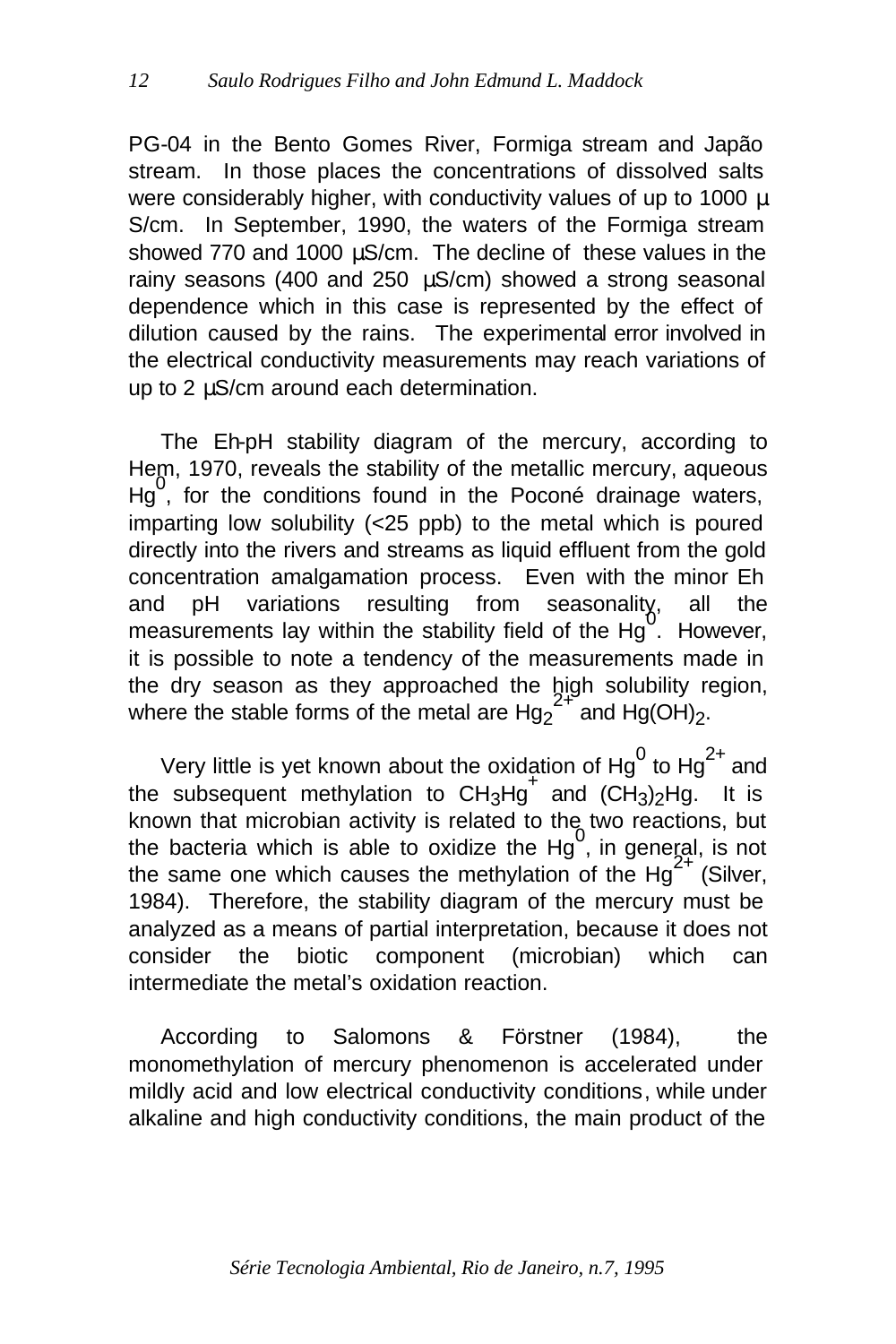methylation is dimethylmercury, which is highly volatile and much less stable than the monomethylated form.

Besides mercury, lead and copper were also considered for interpreting the thermodynamic equilibrium of these elements, under the physical-chemical conditions found in the drainage waters of the Poconé region.

In the lead stability diagram, according to Rose et al (1979), we noted that the values obtained in the dry season are included in the stability field of cerussite (PbCO<sub>3</sub>) with low solubility  $(<10^{-10}$  $6^{\circ}$  and diamage in the rainy season, however, the values obtained  $6^{\circ}$ . favored the stability of the  $Pb<sup>2</sup>$  ion, making the metal more mobile. Although in the presence of the Cl - ion, the formation of  $PbCl<sub>2</sub>$  would occur, which shows low solubility.

In the Eh-pH stability diagram of copper we noted behavior similar to that of lead. During the dry season there is a predominance of measurements in the stability fields of tenorite (CuO) and cuprite (Cu<sub>2</sub>0), where the molarity of the dissolved copper is lower than  $10^{-7}$ . During the rainy season we noticed a shift to the stability field of the Cu<sup>+</sup> ion, where the molarity of the dissolved copper increases.

#### **4.2 Distribution of Heavy Metals in Subdrainage Basins of the Poconé Region**

4.2.1 Subbasin of the Formiga Stream

The concentrations of heavy metals found in samples of bottom sediment - fraction <74 μm - of the Formiga and Japão streams, showed values compatible with the background levels known at world level, except for mercury which showed considerably high values, with an average of 0.91 ppm.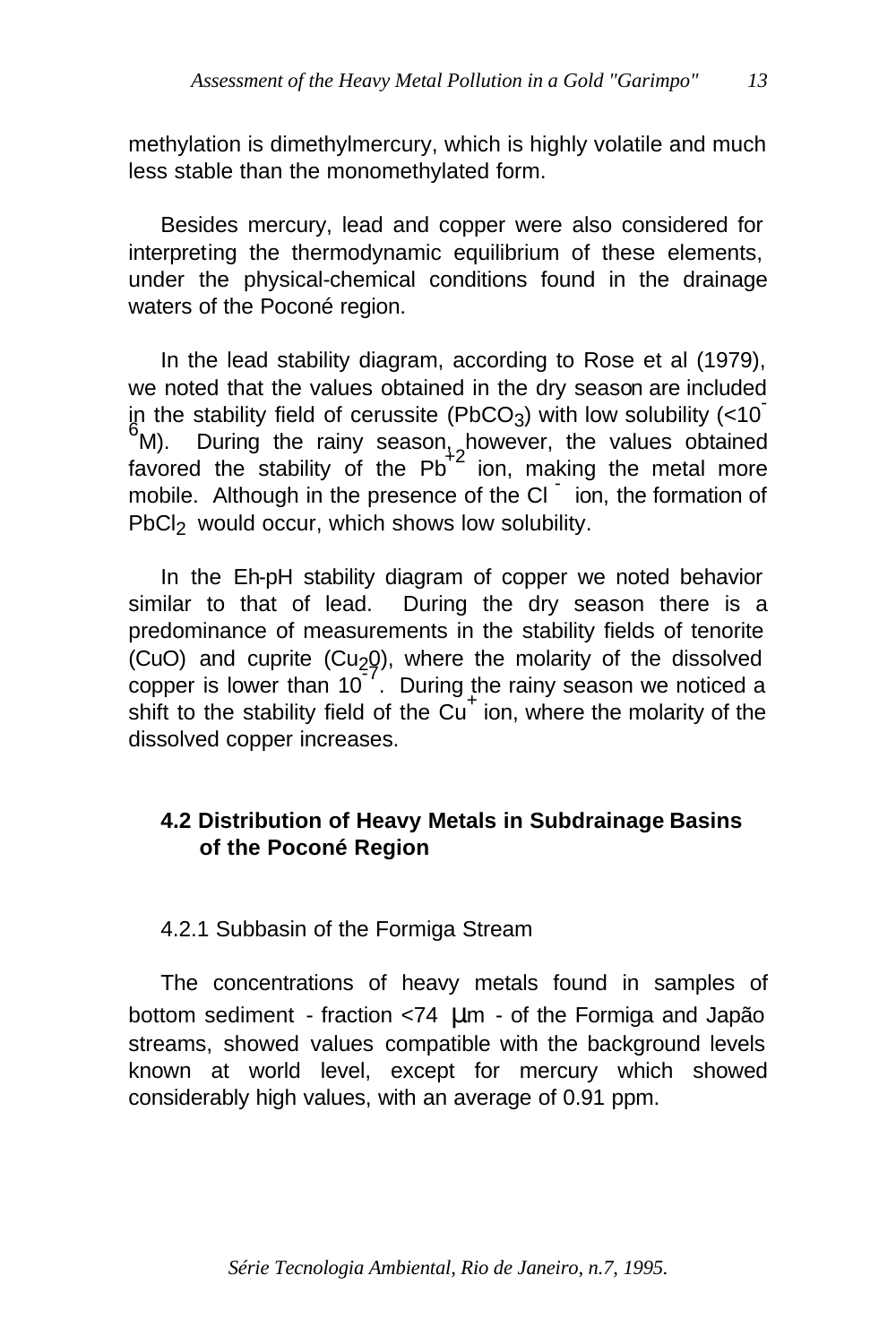Assessments of the concentration of heavy metals made by Förstner & Müller (1974), in subrecent sediments of the Rhine river in Germany, that were free from anthropogenic inputs, showed levels compatible with the values found in the Formiga stream for Cu, Pb, Zn, Fe and Mn. The average concentration of mercury, however, is almost five times higher in the sediments of the Formiga stream.

In this study, a comparison will be made of the "Geoaccumulation Indexes" (Igeo) of metals in sediments, as a methodology for assessing the pollution level of heavy metals in an aquatic environment (Müller, 1979). The "Igeo" is defined by the following expression:

$$
Igeo = \frac{log_2 Cn}{1.5 \times Bn}
$$
 where,

Cn is the measured concentration of the element in the fraction <2 μm (clay) and Bn is the background value of the element found in subrecent clayey sediments and schists. Hence, the "laeo" in class 0 indicates absence of contamination, and the "Igeo" in class 6 represents the upper limit of maximum contamination.

The grain size fraction  $\langle 74 \rangle$  Lum (silt and clay) used in this study can also be applied to the "Igeo", according to Salomons & Förstner (1984), provided there is a definition of the background values existing in that grain size fraction.

#### 4.2.2 Subbasin of the Guanandi Stream

The Guanandi stream, which flows into the Bento Gomes River, is the drainage water most directly affected by the physical and chemical disturbances resulting from *garimpo* activity in Poconé. The principal mining and ore dressing fronts of the *garimpos* are scattered through areas near the spring, and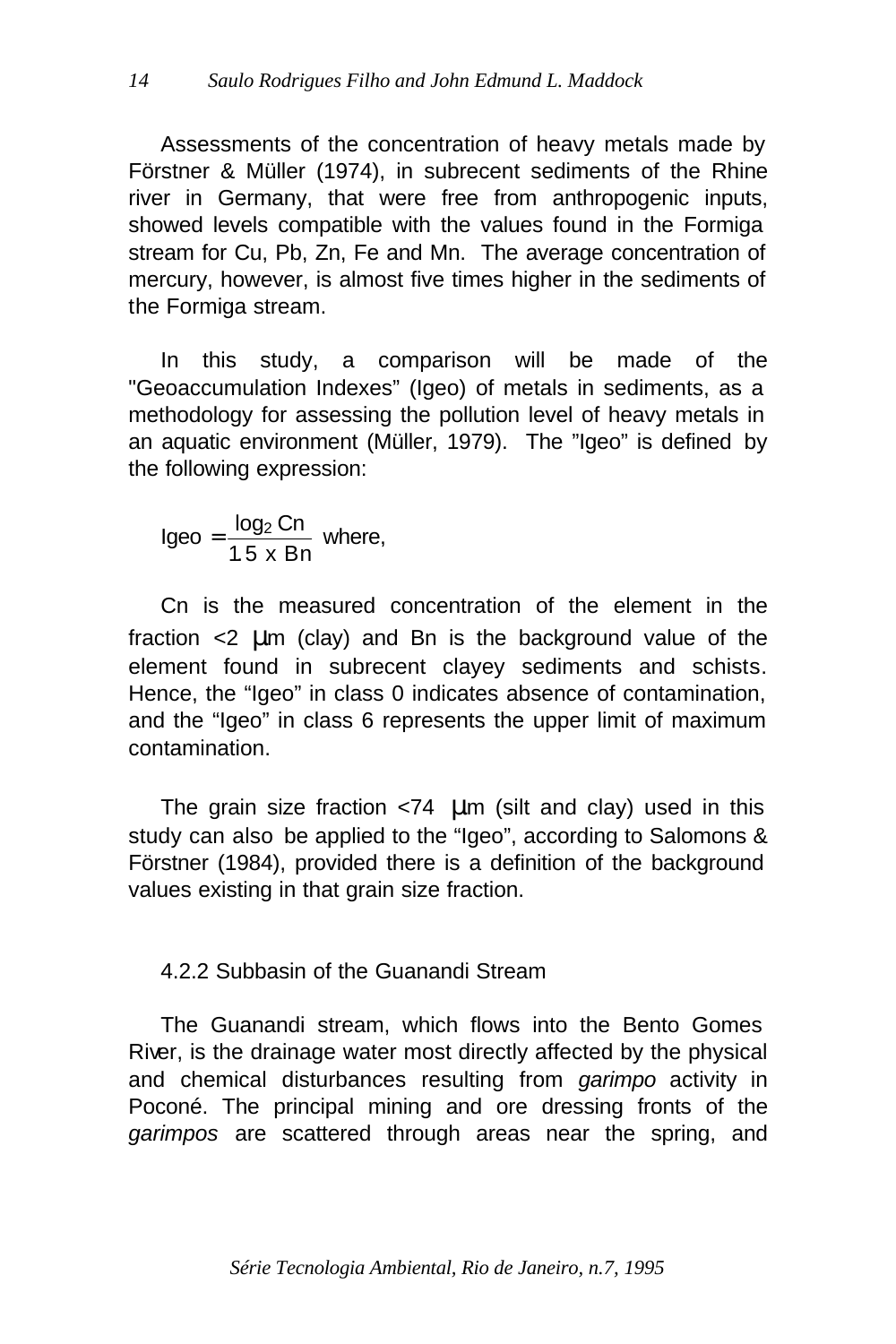principally in the last 10 km of its course, downstream of the MT-111 highway.

It is interesting to note the concentrations of mercury in the PG-01 and PG-03 stations. At these sites, the samples were essentially formed of sandy sediments and rocky fragments (tailings), due to the nearness of the dressing fronts of the *garimpos*. The concentration troughs ("cobra fumando"), which are particularly prevalent in those areas, besides concentrating the ore, cause the remobilization of fine particles which end up being deposited in stretches downstream of the *garimpos*. It was found that the concentrations of mercury in these samples were as low as the detection limit, of 0.04 ppm, while the samples originating in areas further away from the ore dressing fronts, and rich in silty-clayey fraction, showed mercury concentrations corresponding to the "Igeo" in classes 1 and 2 (Table 1).

The fact that the mercury concentrations are so low in areas near the sources of mercury emission of the *garimpos*, seems to be due to the coarse grain size of those sediments which, because they do not participate significantly in the solid-liquid interaction processes, of the physical and/or chemical adsorption type, give the mercury emitted by the amalgamation process an accentuated heterogeneous distribution. Such evidence strengthens that presented by other authors, who claim that the transportation of mercury in an aquatic medium is controlled by the suspended sediments (Lacerda et al., 1991; Murdoch & Clair, 1986 and Silva et al., 1991).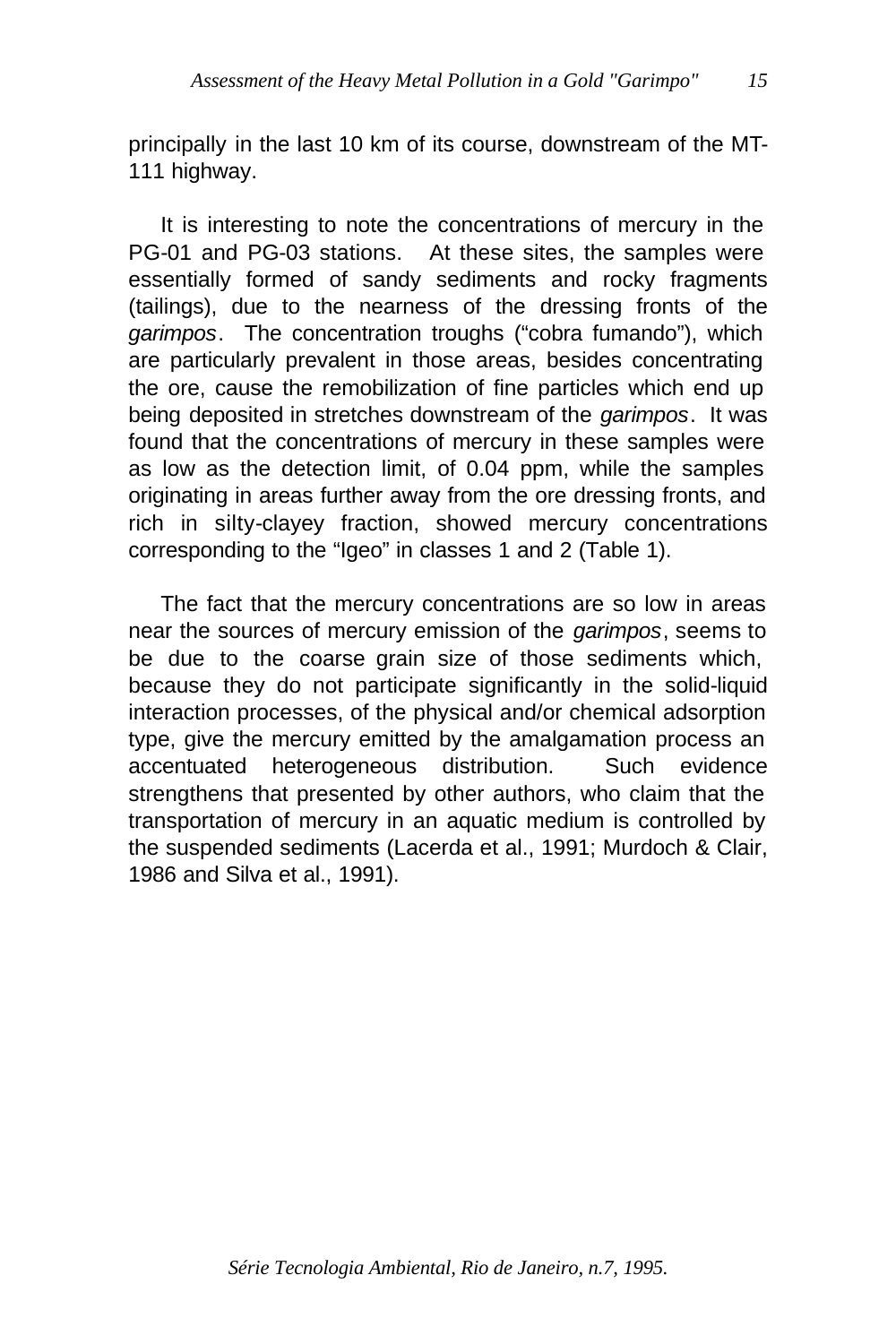| Guanandi Stream - Poconé     |               |                            |            |                                  |          |                      |            |                      |            |                      |             |                                  |  |
|------------------------------|---------------|----------------------------|------------|----------------------------------|----------|----------------------|------------|----------------------|------------|----------------------|-------------|----------------------------------|--|
| Sediments                    | Hg            |                            |            | Cu                               |          | Pb                   |            | Zn                   |            | Fe                   |             | Mn                               |  |
| Guanandi<br>Stream           | ppm           | Igeo                       | ppm        | lgeo                             | ppm      | lgeo                 | ppm        | lgeo                 | %ppm       | Igeo                 | ppm         | Igeo                             |  |
| PG-01<br><b>PG-02</b>        | <0.04<br>0.08 | $\Omega$<br>$\Omega$       | 324<br>8.0 | 5<br>$\Omega$                    | 45<br>28 | $\Omega$<br>$\Omega$ | 35<br>46   | $\Omega$<br>$\Omega$ | 4.7<br>3.2 | 1<br>$\Omega$        | 790<br>130  | $\overline{2}$<br>$\Omega$       |  |
| PG-03<br><b>PG-11</b>        | 0.04<br>0.50  | $\Omega$<br>$\overline{2}$ | 32<br>41   | $\overline{2}$<br>$\overline{2}$ | 52<br>28 | 1<br>$\Omega$        | 76<br>60   | 1<br>$\Omega$        | 2.6<br>2.9 | $\Omega$<br>$\Omega$ | 820<br>1100 | $\overline{2}$<br>$\overline{2}$ |  |
| <b>PG-12</b><br><b>PG-14</b> | 0.60<br>0.20  | $\overline{2}$<br>1        | 40<br>12   | $\overline{2}$<br>$\Omega$       | 36<br>32 | $\Omega$<br>$\Omega$ | 120<br>106 | 1<br>1               | 4.3<br>1.7 | 1<br>$\Omega$        | 1780<br>420 | 3<br>1                           |  |
| <b>PG-15</b><br><b>PG-16</b> | 0.15<br>0.04  | 1<br>0                     | 15<br>24   | $\Omega$<br>1                    | 20<br>36 | $\Omega$<br>0        | 95<br>70   | 1<br>1               | 2.4<br>2.5 | $\Omega$<br>$\Omega$ | 330<br>410  | $\Omega$<br>1                    |  |
| Average                      | 0.21          | 1                          | 62         | 3                                | 35       | 0                    | 76         | 1                    | 3.0        | $\Omega$             | 722         | 1                                |  |
| Standard<br>Deviation        | 0.21          |                            | 98         |                                  | 11       |                      | 31         |                      | 1.0        |                      | 442         |                                  |  |
| Local<br>Background          | 0.10          |                            | 10         |                                  | 32       |                      | 43         |                      | 2.6        |                      | 260         |                                  |  |

**Table 1 - Concentration of Heavy Metals in Bottom Sediments - <74m m - of the subbasin of the** 

Igeo = Geoaccumulation Index

With regard to copper and lead, entirely distinct behavior was noted. The greatest concentrations of these metals were found mostly in the PG-01 and PG-03 stations, where there is a predominance of tailings from the *garimpos*. In those cases, the source of emission was said to be partly anthropogenic and partly lithogenic, because the gravity concentration process used by the *garimpeiros* retains not only the gold, but also all the high density minerals, i.e. oxides, sulfides and ferromagnesium silicates. These minerals may contain anomalous concentrations of copper, lead and iron, among other metals (Loring, 1978). After the ore concentrate amalgamation stage, these accessory minerals then form part of the amalgamation tailings, which often pass through the trough again, and are then mixed with the gravity concentration tailings.

Although the concentrations of these metals in sediments may be somewhat high, the sediments cannot be considered absolutely polluted, due to a probably low bioavailability of the metals they contain. These elements would have reached the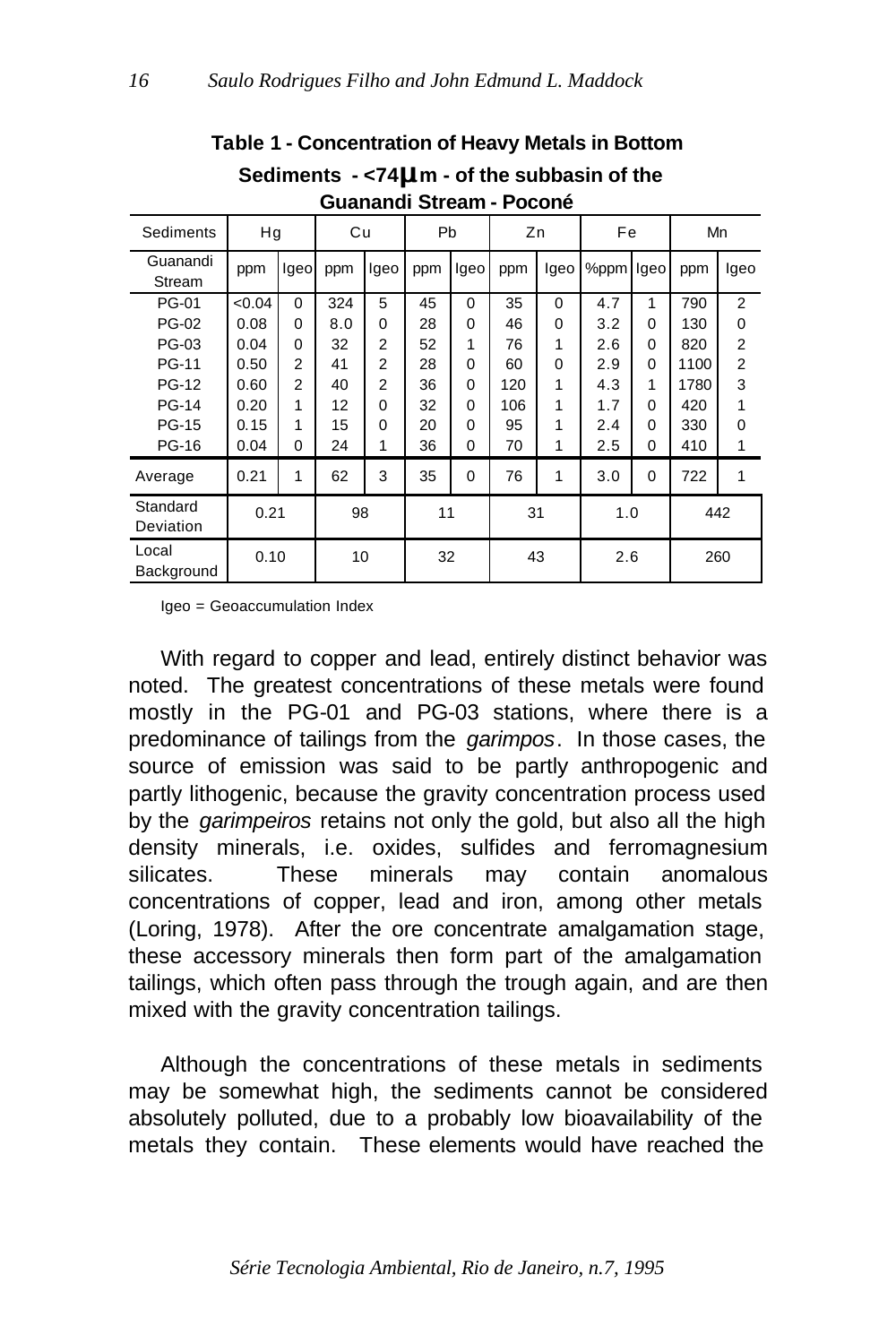drainage waters not only due to weathering of their minerals, which would increase mobility and possibly their bioavailability, but by the mechanical action of mining and dressing in the *garimpos.*

The low mobility of trace metals in the subbasin of the Guanandi stream is indicated by the low concentrations obtained in filtered water samples (dissolved phase). Only the PG-12 sample showed an anomalous concentration of copper (Table 2).

| uncontaminated Rivers.     |        |     |                     |                            |  |  |  |  |  |
|----------------------------|--------|-----|---------------------|----------------------------|--|--|--|--|--|
| Drainage Waters            | Hg     | Cu  | Pb                  | Autor                      |  |  |  |  |  |
|                            |        |     | $(ppb)$ (ppb) (ppb) |                            |  |  |  |  |  |
| Guanandi                   |        |     |                     |                            |  |  |  |  |  |
| PG-01                      | nd     | nd  | 1.0                 |                            |  |  |  |  |  |
| <b>PG-02</b>               | nd     | nd  | nd                  |                            |  |  |  |  |  |
| PG-03                      | nd     | nd  | nd                  |                            |  |  |  |  |  |
| PG-11                      | nd     | nd  | nd                  | This study                 |  |  |  |  |  |
| <b>PG-12</b>               | nd     | 9.2 | 0.9                 |                            |  |  |  |  |  |
| <b>PG-13</b>               | nd     | 0.4 | nd                  |                            |  |  |  |  |  |
| <b>PG-15</b>               | nd     | nd  | nd                  |                            |  |  |  |  |  |
| <b>Uncontamined Rivers</b> | 0.01   | 1.0 | 0.2                 | Salomons & Förstner (1984) |  |  |  |  |  |
| at world level             | 0.07   | 7.0 | 1.0                 | Drever (1982)              |  |  |  |  |  |
| Uncontamined rivers of     | < 0.04 |     |                     | Pfeiffer et al. (1989)     |  |  |  |  |  |
| the amazon                 |        |     |                     |                            |  |  |  |  |  |

**Table 2 - Concentrations of Heavy Metals in Drainage Waters of the Guanandi Stream Subbasin Compared with Uncontaminated Rivers.**

 $nd = 0.1$  ppb (not detectable)

As to the soils of that subbasin, no significant differences were noted in the behavior of heavy metals, compared with soils of the Formiga stream subbasin. Nonetheless, for all the metals, the average concentrations found at horizon A of the Guanandi subbasin were slightly higher. Whereas at horizon B, the average concentrations of Hg and Cu were slightly lower than those noted in the Formiga stream (Table 3).

It is also possible to identify a direct correlation between the Hg and Cu concentrations in the soils of the Guanandi subbasin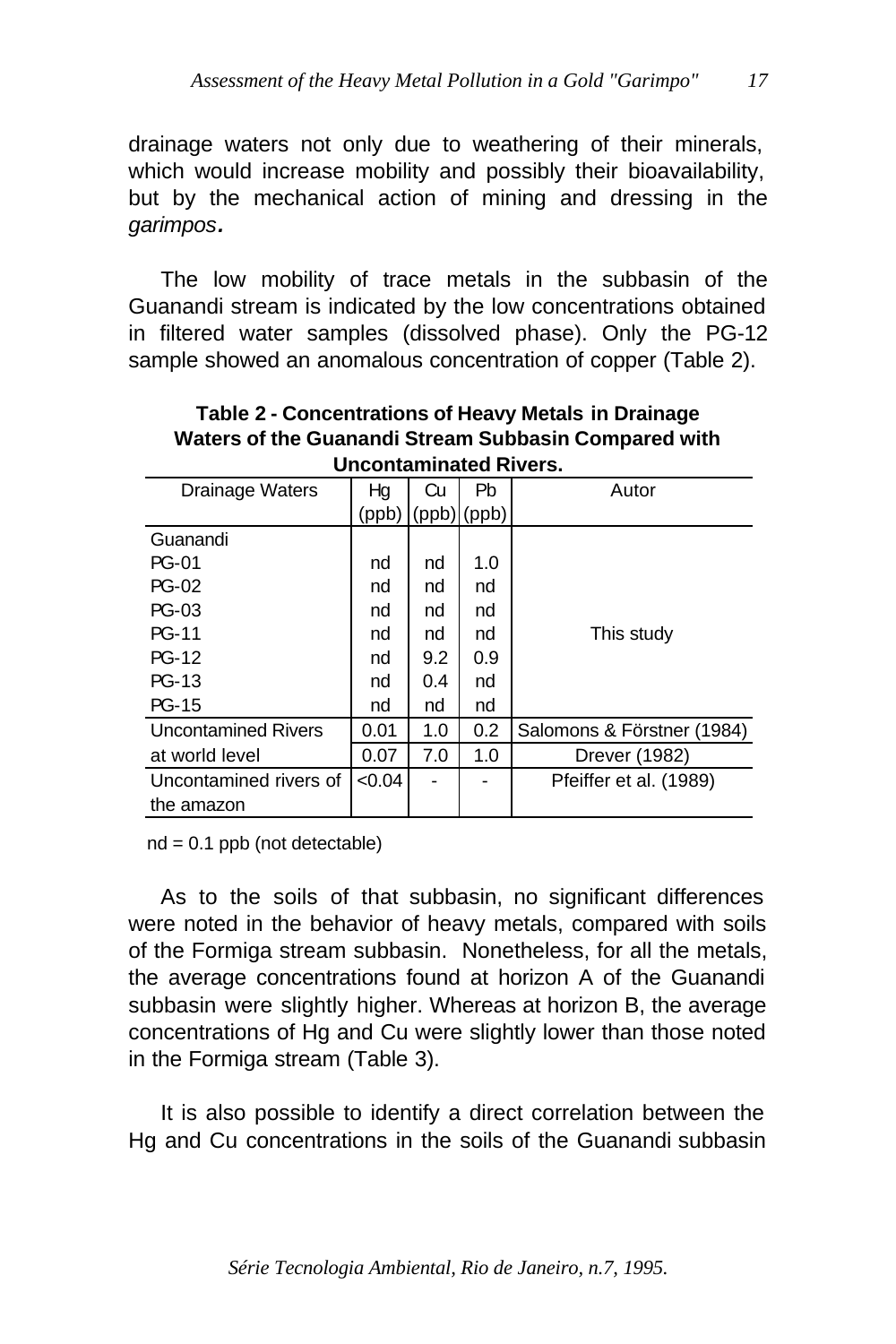(Figure 1). This correlation seems to indicate a common lithological origin for those elements, possibly related to weathering of sulfide rocks. The coefficient of correlation between the Hg and Cu concentrations in the soils, calculated at 0.765, confirms the existence of a marked correlation between those two elements in the samples studied.

|               | ono : oana in aio : ormiga : |      |     |     |                       |
|---------------|------------------------------|------|-----|-----|-----------------------|
| Soils         | Type of Soil                 | Hg   | Cu  | Pb  | Zn                    |
|               |                              |      |     |     | (ppm)(ppm)[ppm)](ppm) |
| Guanandi      | (Horizon)                    |      |     |     |                       |
| GB-1B         | Organic (A)                  | 0.07 | 10  | 25  | 13                    |
| $GB-1C$       | Lateritic (B)                | 0.05 | 16  | 69  | 28                    |
| GB-1D         | Saprolitic (C)               | 0.06 | 23  | 50  | 17                    |
| GB-3B         | Organic (A)                  | nd   | 15  | 37  | 58                    |
| GB-4A         | Organic (A)                  | nd   | 35  | 50  | 60                    |
| GB-4B         | Lateritic (B)                | nd   | 40  | 53  | 42                    |
| GB-9A         | Organic (A)                  | 0.07 | 76  | 112 | 64                    |
| GB-9B         | Lateritic (B)                | 0.08 | 110 | 71  | 81                    |
| GB-9C         | Lateritic (B)                | 0.07 | 62  | 32  | 50                    |
| <b>GB-12B</b> | Organic (A)                  | nd   | 35  | 26  | 20                    |
| <b>GB-20A</b> | Organic (A)                  | 0.17 | 40  | 4.4 | 26                    |
| <b>GB-20B</b> | Lateritic (B)                | 0.14 | 96  | 5.6 | 19                    |
| <b>GB-20C</b> | Saprolitic (C)               | 0.24 | 54  | 32  | 21                    |
| <b>GB-21B</b> | Organic (A)                  | 0.12 | 74  | 22  | 32                    |
| <b>GB-22B</b> | Sandy (B)                    | 0.32 | 136 | 5.2 | 84                    |
| Average       | Horizon A                    | 0.08 | 41  | 39  | 38                    |
| Average       | Horizon B                    | 0.12 | 77  | 39  | 50                    |
| Background    | Horizon A                    | 0.05 | 28  | 34  | 29                    |
| Background    | Horizon B                    | 0.15 | 89  | 21  | 5                     |

**Table 3 - Concentrations of Heavy Metals in Soils of the Guanandi Stream Subbasin Compared with Background Concentrations Found in the Formiga Stream Subbasin**

nd < 0.04ppm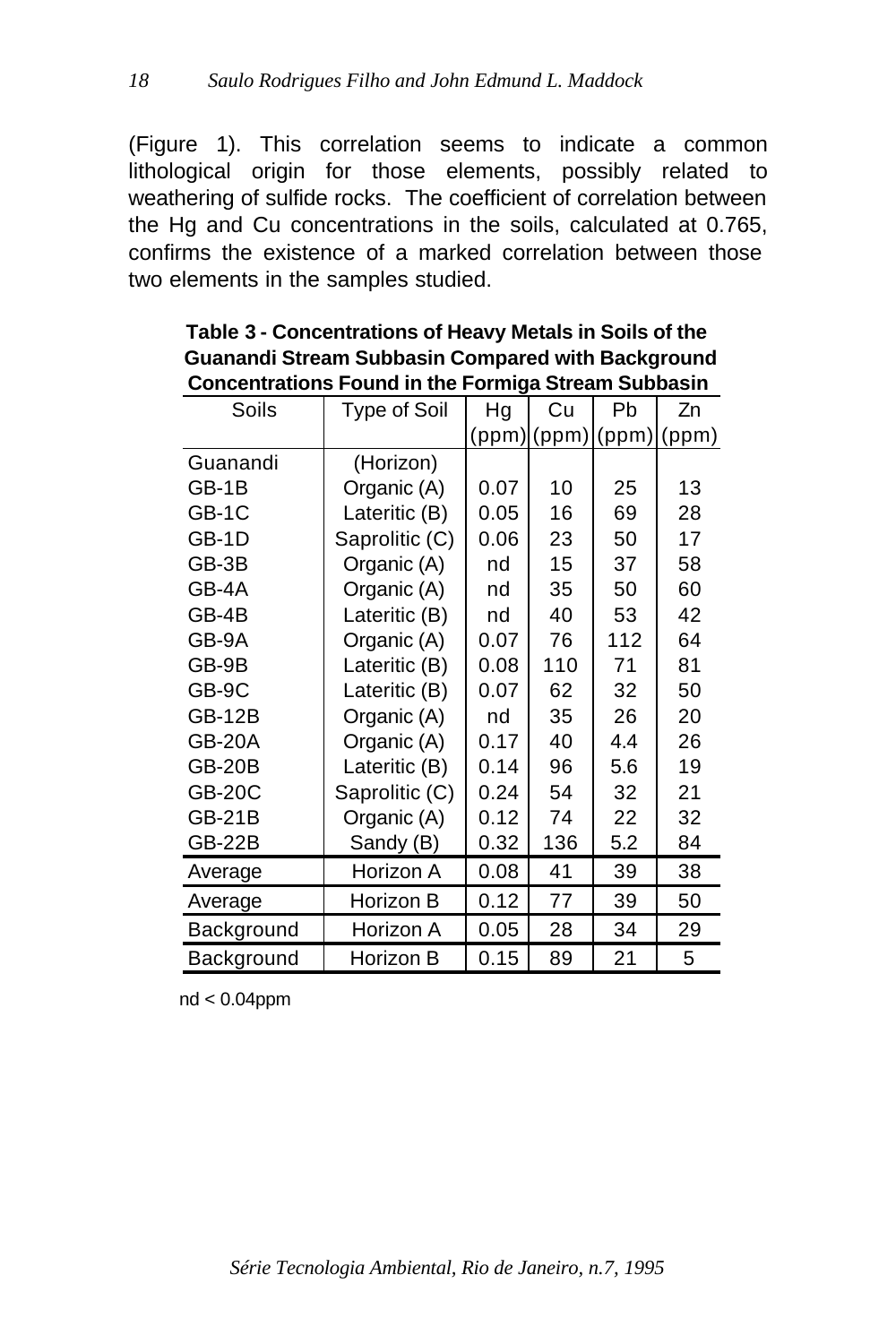

**Figure 1 - Correlation between the Hg and Cu concentations in the soils of the Guanandi stream subbasin.**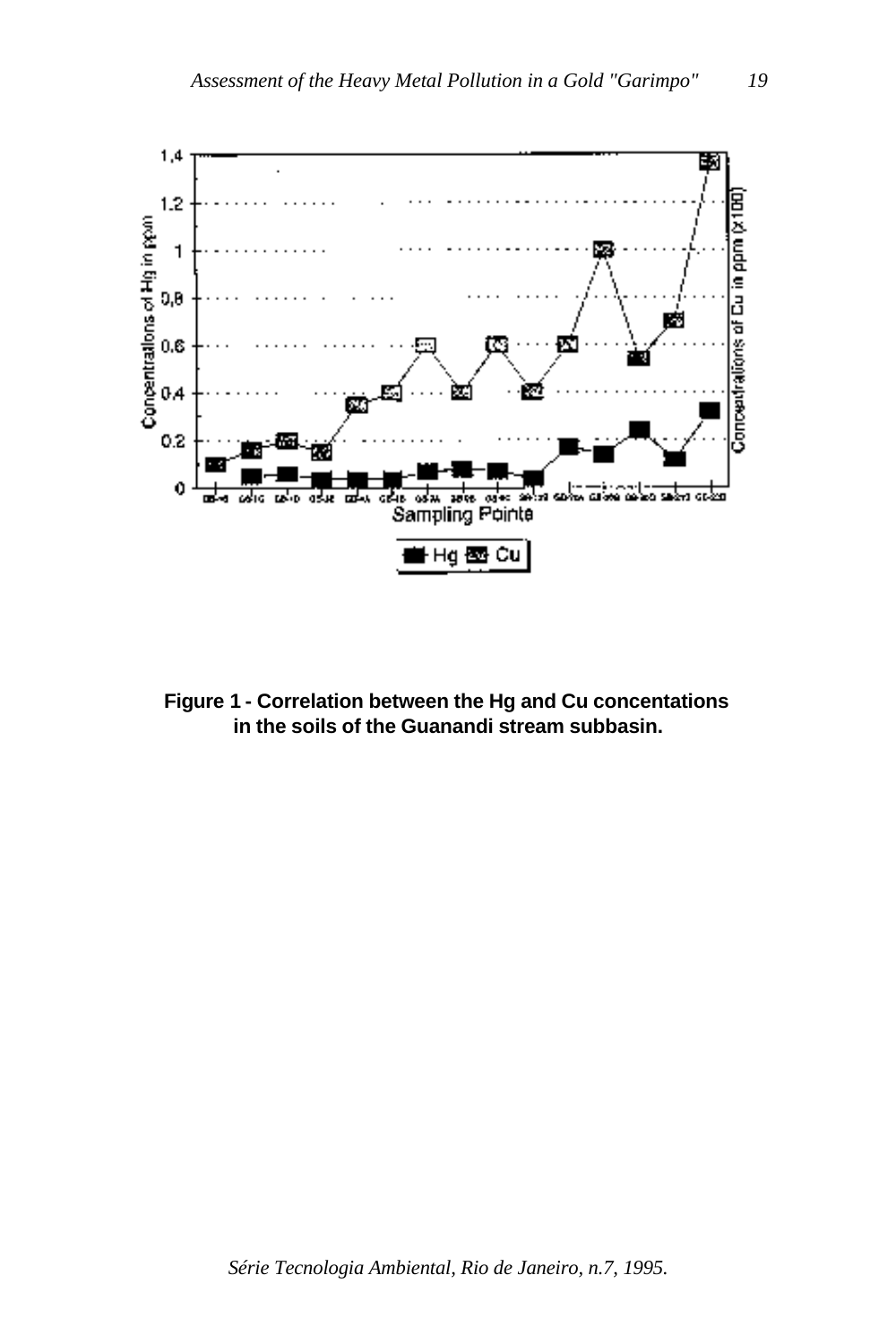#### 4.2.3 Subbasin of the Bento Gomes River

As the main drainage water of the Poconé region, the Bento Gomes River receives the flows of all the drainage waters described above, except for the Formiga stream (Map 1). Hence, it is the final depository of the matter carried by the tributary drainage waters and, therefore, is the main focus of this study.

At the lake where station PG-24 is situated, there is an accentuated drop in the carrying capacity of the Bento Gomes River, where the land slopes gradually to then form part of the wetlands of the Pantanal Matogrossense.

The reduced carrying capacity results in higher sedimentation rates, particularly of suspended sediments. This means that the waters in such places have very low turbidity. This is a characteristic of the Pantanal Matogrossense and consists essentially of suspended organic particles.

Approximately 40 km upstream of station PG-24 is station PG-04, where the Bento Gomes River drains a typical savannah environment without impacts caused by *garimpeiro* activity. The concentrations of metals in that station are very similar to the concentrations found at station PG-02, in the Traíras stream, where also there are no activities related to the *garimpo.*

The average concentrations noted using stations PG-04 and PG-02 as a basis, must therefore reflect the natural levels of occurrence of heavy metals in sediments (background). The mercury background, equivalent to 0.10 ppm, found in current sediments in the fraction <74 μm, was higher than the value found in lacustrine sediments in remote areas of the Pantanal Matogrossense, which is equivalent to 0.02 ppm of Hg (Lacerda et al., 1991). Probably, this lower value in lacustrine sediments is due to the great distance from the main lithogenic sources of mercury, allied to the extremely low carrying capacity of the waters throughout the Pantanal lowlands. On the other hand, the local Hg background corresponds to half the average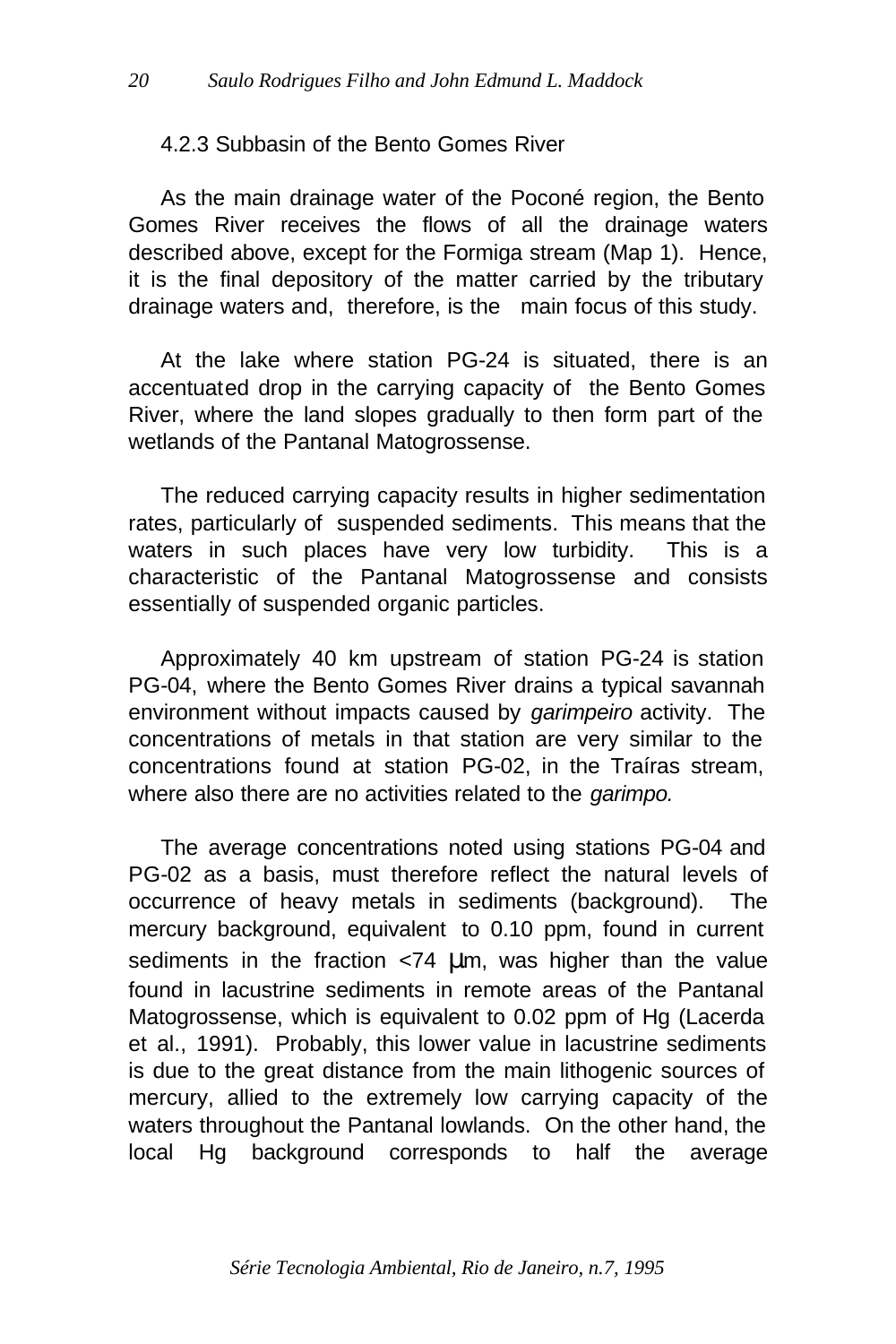concentration noted in uncontaminated clayey sediments (fraction <2 μm) of the Rhine, in Germany, of 0.20 ppm (Förstner & Müller, 1974).

The relatively high local background concentration of mercury seems to be related mainly to the dissemination of pyrites in the metasedimentary rocks of the Cuiabá Group, which make up the region's rocky substrate, and which as verified, can contain anomalous mercury concentrations (the weathered pyrite crystals contain an average 0.13 ppm).

The study done by Andrade et al. (1988), in the *garimpeiro*  region of Pilar de Goiás, shows the occurrence of a very high (0.77 ppm) mercury background level in sediments, in the fraction <106 μm. That region is included in the Crixás Greenstone Belt, formed of basic and ultrabasic metasedimentary and metamorphic rocks, among others. The gold mineralization is associated with the occurrence of arsenopyrites and chalcopyrites.

The local background levels of the other metals studied in the Poconé region revealed concentrations that were still lower than those reported by Turekian & Wedepohl (1961) for uncontaminated clayey sediments at world level, except for lead (Table 4).

It is noted that starting from Station PG-19, near the *garimpo* called "Fazenda Salinas", as far as the vicinity of the confluence of the Guanandi stream, stations PG-08, PG-17 and PG-18, the concentrations of metals in the sediments of the Bento Gomes River become higher, showing the ingress of sediments more polluted by heavy metals (Map 1).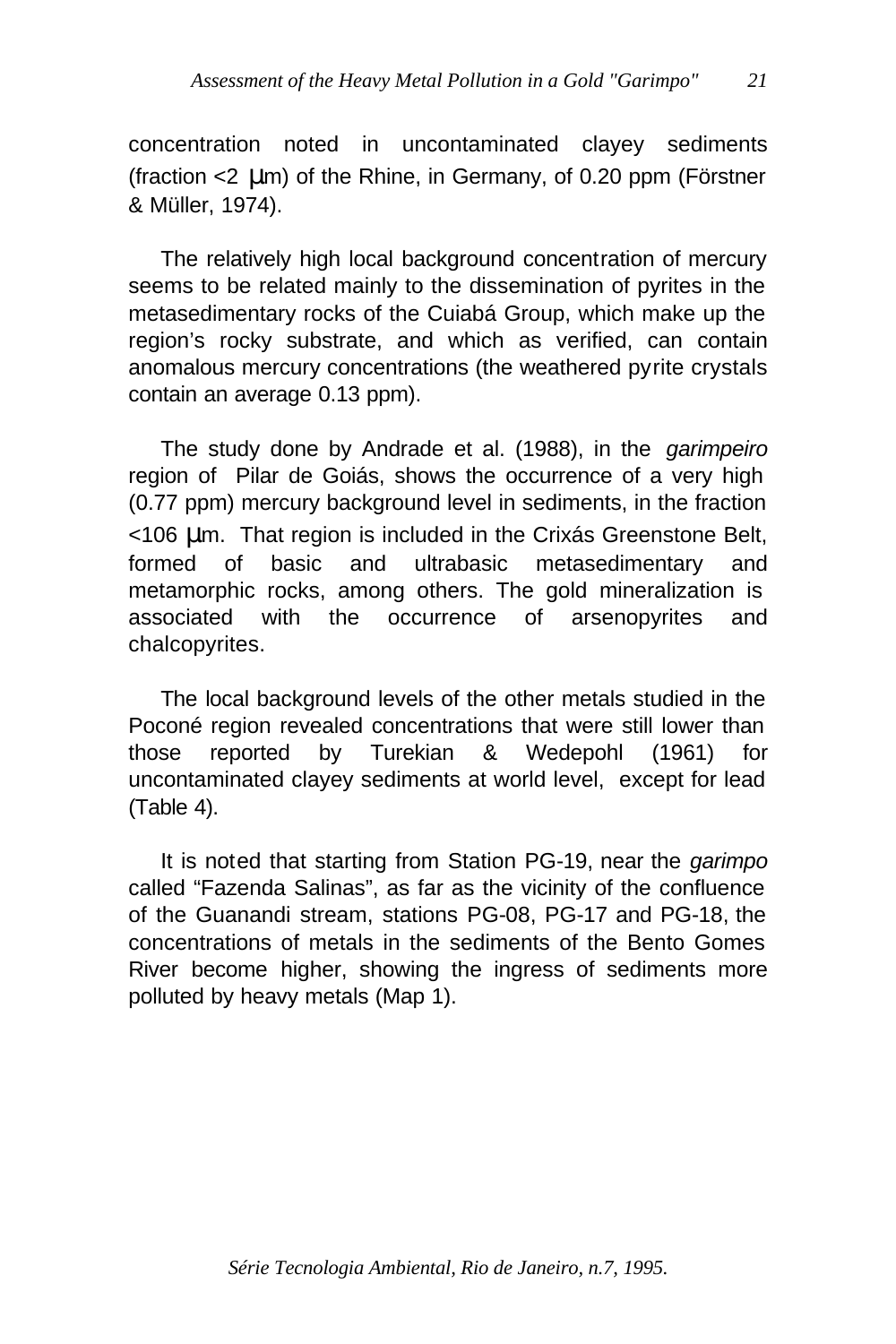| gcoaccamaranon macves.                             |          |                |     |                |     |          |     |          |     |          |      |                |     |  |
|----------------------------------------------------|----------|----------------|-----|----------------|-----|----------|-----|----------|-----|----------|------|----------------|-----|--|
| Sediments                                          | Hg<br>Cu |                | Pb  |                | Zn  |          | Fe  |          | Mn  |          |      |                |     |  |
|                                                    | ppm      | Igeo           | ppm | Igeo           | ppm | Igeo     | ppm | Igeo     | ppm | Igeo     | ppm  | Igeo           |     |  |
| <b>Bento Gomes</b>                                 |          |                |     |                |     |          |     |          |     |          |      |                |     |  |
| <b>PG-04</b>                                       | 0.12     | $\Omega$       | 12  | $\Omega$       | 36  | $\Omega$ | 40  | $\Omega$ | 2.0 | $\Omega$ | 390  | $\Omega$       |     |  |
| <b>PG-06</b>                                       | 0.30     | 1              | 25  | 1              | 28  | $\Omega$ | 46  | $\Omega$ | 1.9 | $\Omega$ | 180  | $\Omega$       |     |  |
| <b>PG-08</b>                                       | 0.10     | $\Omega$       | 23  | 1              | 29  | $\Omega$ | 32  | $\Omega$ | 1.7 | $\Omega$ | 640  | 1              |     |  |
| <b>PG-17</b>                                       | 1.10     | 3              | 40  | $\overline{2}$ | 44  | $\Omega$ | 90  | 1        | 3.1 | $\Omega$ | 820  | 2              |     |  |
| <b>PG-18</b>                                       | 0.25     | 1              | 24  | 1              | 36  | $\Omega$ | 60  | $\Omega$ | 1.9 | $\Omega$ | 470  | 1              |     |  |
| <b>PG-19</b>                                       | 1.85     | $\overline{4}$ | 36  | $\overline{2}$ | 58  | 1        | 76  | 1        | 4.2 | 1        | 840  | $\overline{2}$ |     |  |
| <b>PG-24</b>                                       | 0.70     | 3              | 92  | 3              | 76  | 1        | 120 | 1        | 2.8 | 0        | 1340 | $\overline{2}$ |     |  |
| Average                                            | 0.63     | 3              | 36  | $\overline{2}$ | 44  | $\Omega$ | 66  | 1        | 2.5 | 0        | 668  | 1              |     |  |
| Standard<br>Deviation                              | 0.60     |                | 24  |                | 16  |          |     | 29       | 0.8 |          | 350  |                |     |  |
| Local<br>Background                                | 0.10     |                | 10  |                | 32  |          | 43  |          | 2.6 |          | 260  |                |     |  |
| World Back-<br>ground (1)<br>$C.S.$ <sup>(*)</sup> | 0.20     |                | 45  |                |     |          | 20  |          |     | 95       | 4.7  |                | 600 |  |

**Table 4 - Concentrations of heavy metals in bottom sediments of the Bento Gomes river subbasin and geoaccumulation indexes.**

(1) Turekian & Wedepohl (1961)

(\*) Clayey Sediments

At station PG-24, where the river forms a large lake, high concentrations of all the metals were observed, denoting a sink for heavy metals, because downstream of the lake the concentrations in sediments are considerably reduced, coming close to the background levels (Figure 2). This is further evidence that the transportation in an aquatic medium not only of mercury, but also of the other metals studied, is mainly related to the suspended sediments.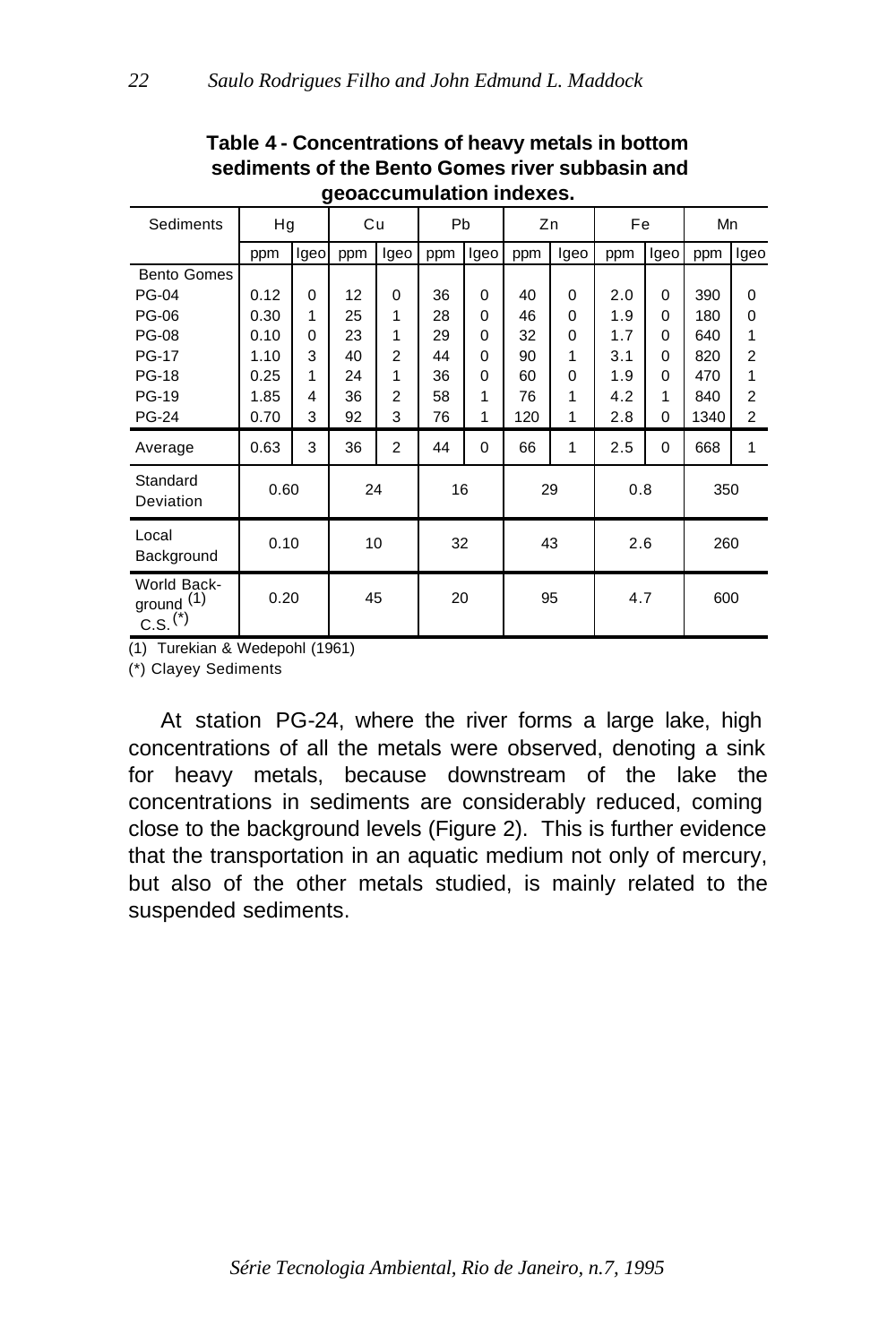

#### **Figure 2 - Distribution of heavy metal concentrations in bottom sediments along the Bento Gomes River**

When the correlation is established between the concentrations of mercury and iron found in current sediments, grouping together all the affected drainage waters, it is noted that there is a clear affinity in the behavior of the two elements, with a coefficient of correlation of 0.717. This shows that the iron oxides and hydroxides play an important role in retaining/transporting the mercury present in such drainage waters (Figure 3).

The "Geoaccumulation Index" noted at that site were the highest of these drainage waters, but even so they indicate, by and large, an only moderate degree of pollution (Table 4 and Figure 4).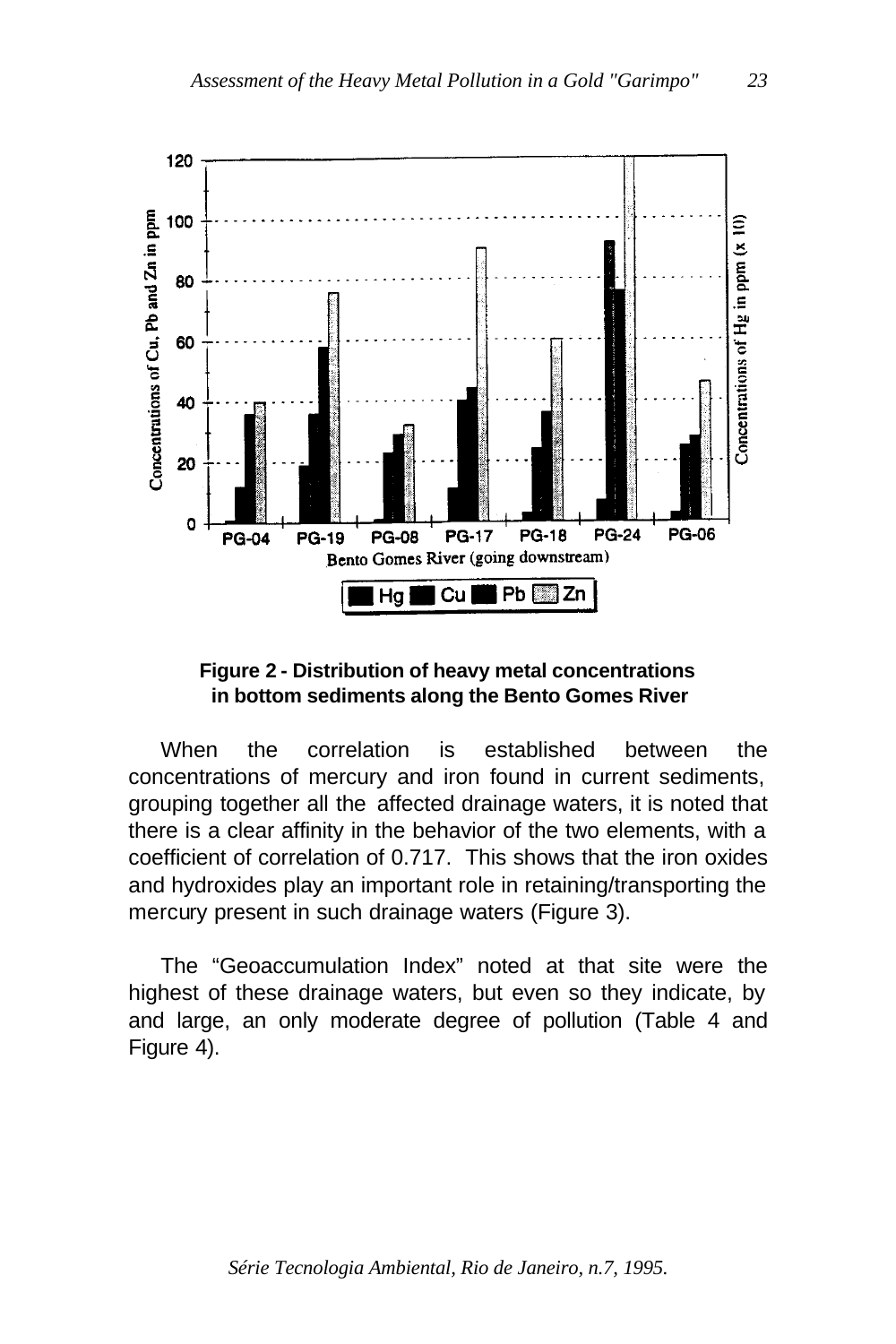

#### **Figure 3 - Correlation between the Hg and Fe concentrations in bottom sediments of the affected drainages**

If the origin of the mercury found in these samples is to be investigated, that is, to find out the extent to which they contribute to the anthropogenic and lithogenic sources, it would be necessary to make analytical determinations using selective extraction methods. However, the reliability of the results of these methods is still subject to verification, with regard to mercury (Veiga & Fernandes, 1990).

With regard to the concentrations of metals dissolved in samples of water from the Gomes River, low values were noted for all the metals, except for the PG-08 samples which showed

*Série Tecnologia Ambiental, Rio de Janeiro, n.7, 1995*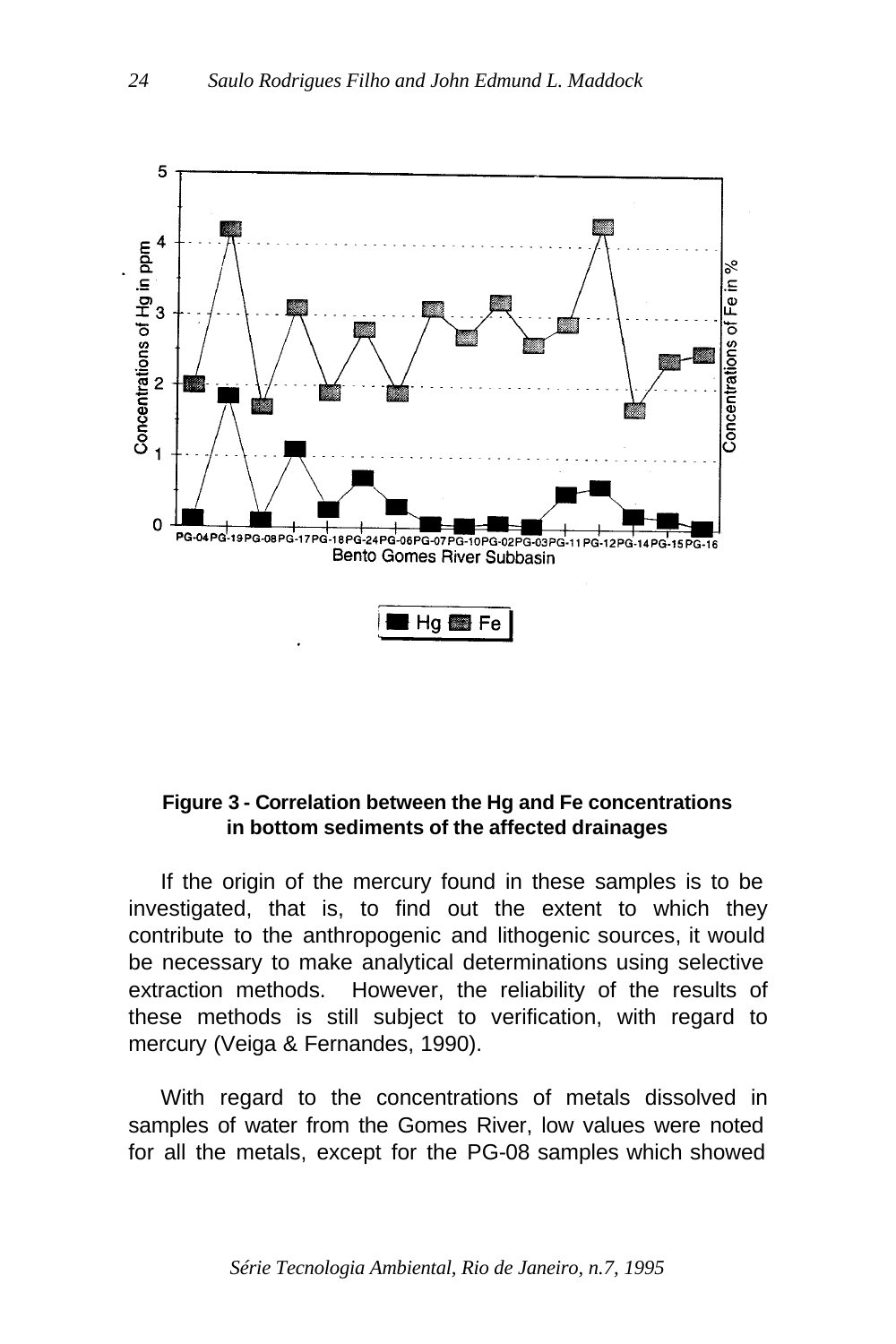2.0 ppb of mercury and 1.5 ppb of copper, and PG-24 with 3.9 ppb of copper. Due to the nearness of that sampling station to the *garimpos* and to the gold buying shops, one could attribute this mercury anomaly to the atmospheric deposition of the metal which is emitted as vapor from the amalgam burning places (Table 5).

**Table 5 - Concentrations of heavy metals in river waters of the Bento Gomes river subbasin compared with uncontaminated** 

| rivers.                    |        |     |                 |                        |  |  |  |  |
|----------------------------|--------|-----|-----------------|------------------------|--|--|--|--|
| Drainage Waters            | Hg     | Ωu  | Pb              | Autor                  |  |  |  |  |
|                            | (ppb)  |     | $(ppb)$ $(ppb)$ |                        |  |  |  |  |
| <b>Bento Gomes</b>         |        |     |                 |                        |  |  |  |  |
| <b>PG-04</b>               | nd     | nd  | nd              |                        |  |  |  |  |
| PG-06                      | nd     | nd  | nd              | This study             |  |  |  |  |
| <b>PG-08</b>               | 2.0    | 1.5 | nd              |                        |  |  |  |  |
| <b>PG-24</b>               | nd     | 3.9 | nd              |                        |  |  |  |  |
| Uncontamined Rivers at     | 0.01   | 1.0 | 0.2             | Salomons & Förstner    |  |  |  |  |
| world level                |        |     |                 | (1984)                 |  |  |  |  |
| Uncontamined rivers of the | < 0.04 |     |                 | Pfeiffer et al. (1989) |  |  |  |  |
| amazon                     |        |     |                 |                        |  |  |  |  |

 $nd < 0.1$  ppb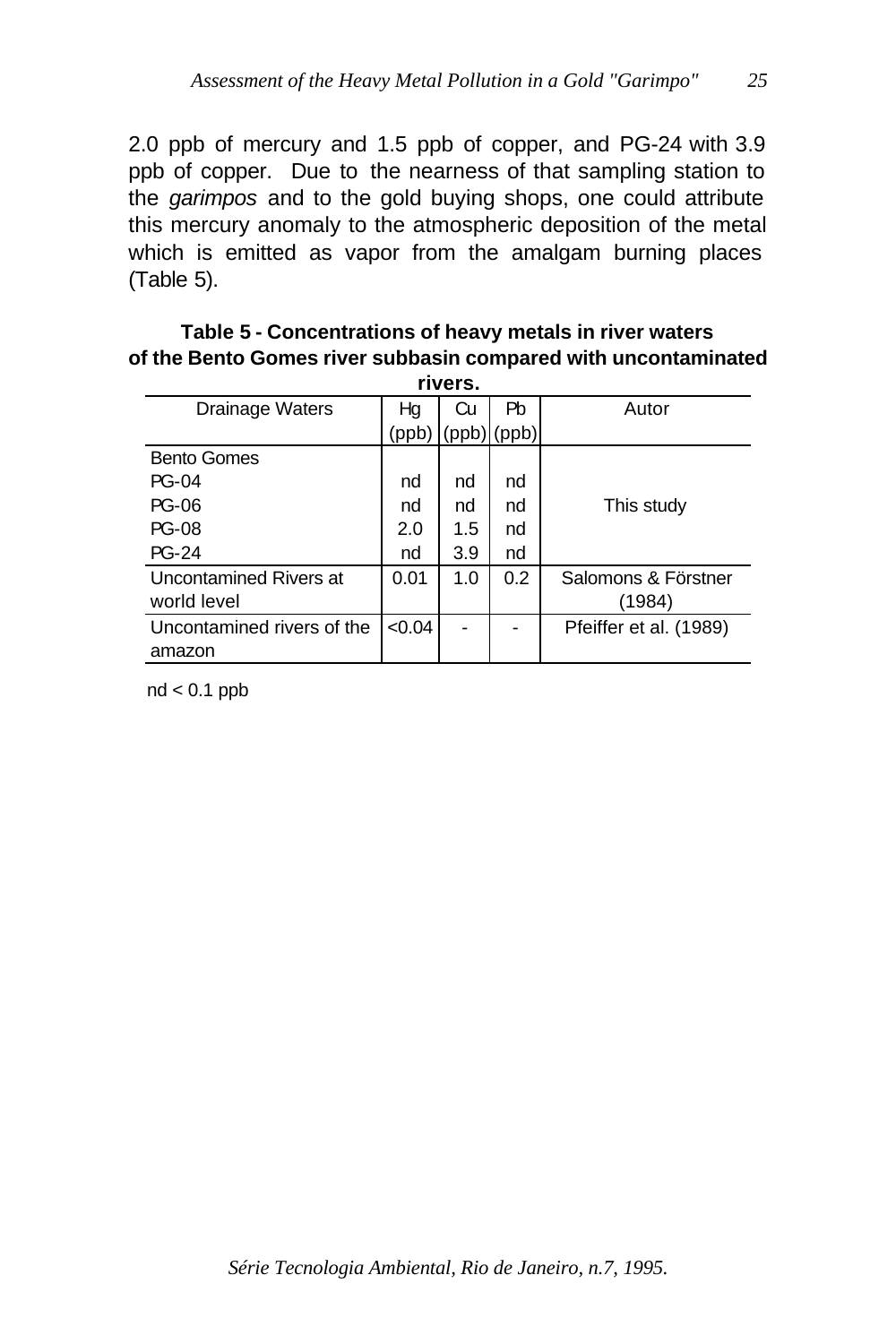#### **5. CONCLUSIONS**

It was noted that the concentrations of mercury in bottom sediments, water and soils of the drainage subbasins studied in the Poconé region showed anomalous indexes, compared with the local background values for sediments and soils, and compared with the known mercury concentrations for waters of uncontaminated rivers. In general, the metals Cu, Pb, Zn, Fe and Mn showed concentrations in sediments very close to the background values. The same occurred in the soils for Cu, Pb and Zn, and in waters for Cu and Pb.

In the subbasin of the Formiga stream, the anomalous concentrations of mercury in sediments, with an average "Igeo" in class 3, seem to be related to the marked occurrence of pyrite mineralizations in the phyllites, which were probably releasing the metal from their crystalline structure through weathering processes.

The electrical conductivity values found in the subbasin of the Formiga stream were high, reaching up to 1000 μS/cm, as well as in the other stations in the savannah environment. The pH values also were higher in those places, compared with the Pantanal environments, particularly during the dry season.

Considering all the physical-chemical measurements carried out in the Poconé region, it was noted that in the rainy season (January, 1992) there is more acidity, pH of 6.1 to 6.9, and a less oxidizing potential in the runoff waters, 163 to 210 mV. Although the Eh and pH values may indicate more Cu and Pb solubility in the rainy season, anomalous values were not found in the region's drainage waters, using as a reference the known values for uncontaminated river waters at world level. Only two water samples from the Bento Gomes River and one from the Guanandi stream showed slightly higher concentrations of copper, 1.5, 3.9 and 9.2 ppb, respectively.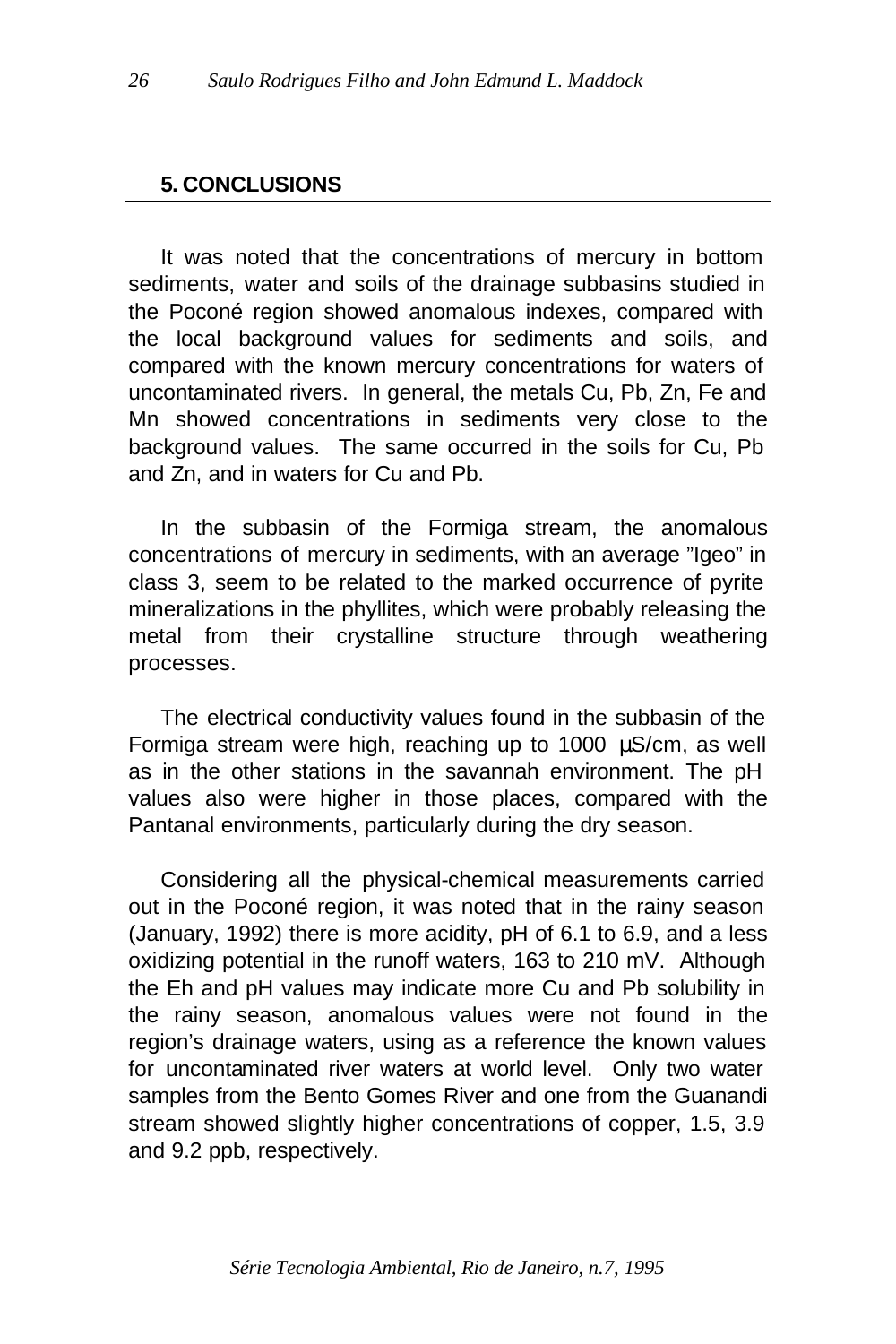In the subbasin of the Guanandi stream, where the presence of *garimpo* activities is strong, fairly high concentrations of mercury were noted, of 0.2 to 0.6 ppm, associated with sediments further away from the gold ore dressing fronts, with an "Igeo" in classes 1 and 2. The samples collected at points near the *garimpo* tailings showed minimum concentrations, of around 0.04 ppm, which may be explained by the predominance of quartz in those tailings whose grain size is coarse, and by the allochthonous origin of those materials.

With regard to copper and lead, the opposite behavior was noted, that is, the higher concentrations were associated with sediments near the gravity concentration tailings. The accumulation of copper and lead in those places could therefore be the consequence of the concentration of accessory minerals (more dense) from the gold ore dressing. The indication that these elements are contained in the crystalline structure of heavy minerals points to a low bioavailability of copper and lead in that drainage water.

A direct correlation was found between the Hg and Cu concentrations in the soils of this subbasin, indicating a common mineralogical origin for the two elements, possibly associated to the iron sulfides.

The geoaccumulation indexes of mercury in sediments of the Bento Gomes River indicate a relatively high degree of contamination at some points, even reaching class 4 (1.85 ppm) at the PG-19 station, near the *garimpo* of the Salinas ranch. However, when they reach the Pantanal Matogrossense, the mercury concentrations drop considerably, reaching 0.30 ppm. This is due to the accumulation of metals observed in the sediments of the lake of the Ipiranga ranch (PG-24), which retains a large part of the sediments transported by the Bento Gomes River. The preferential accumulation noted in that lake also occurred for the metals Cu, Pb, Zn, Fe and Mn.

*Série Tecnologia Ambiental, Rio de Janeiro, n.7, 1995.*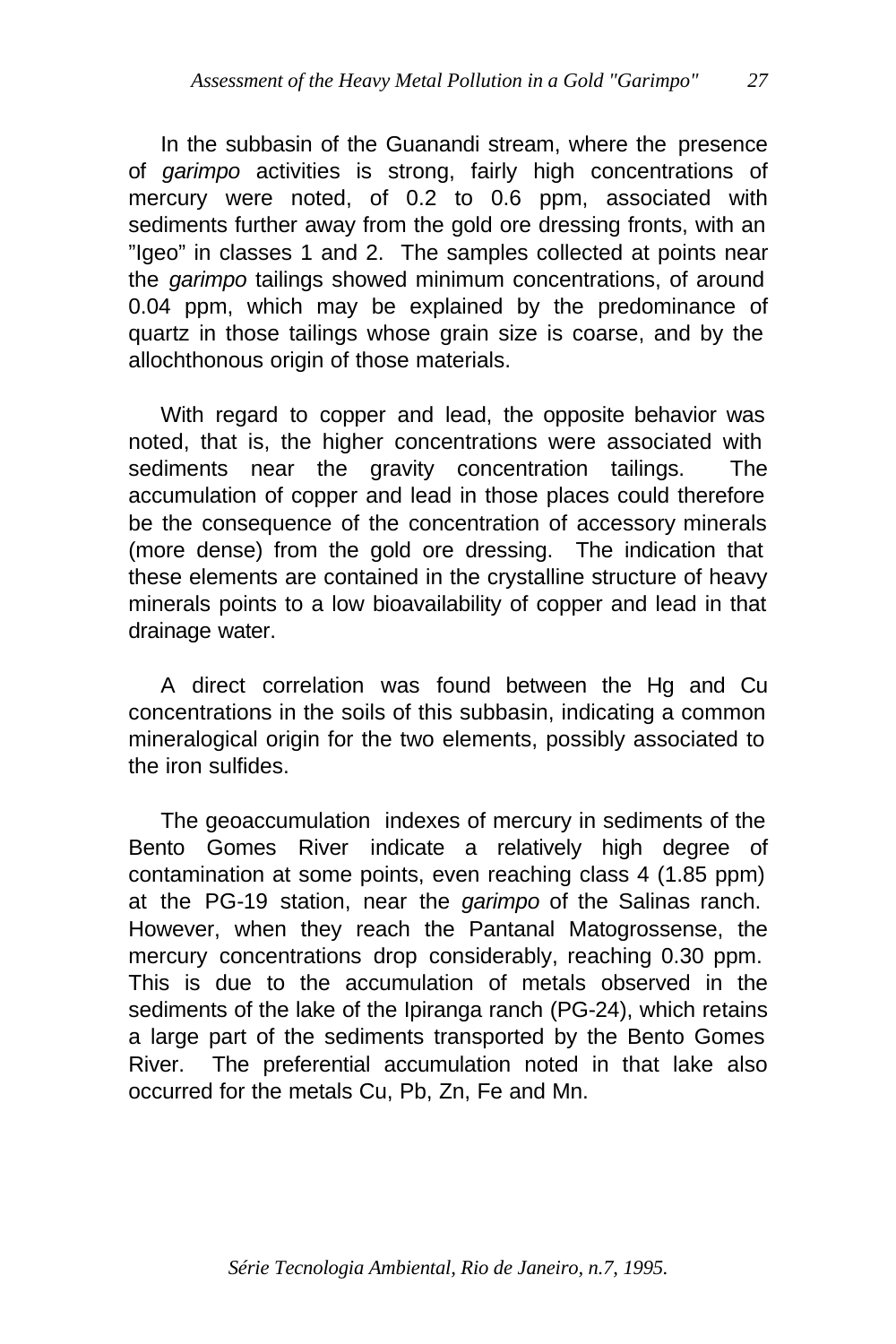#### *28 Saulo Rodrigues Filho and John Edmund L. Maddock*

A great affinity was noted between the Hg and Fe concentrations in sediments of this subbasin, indicating that the iron oxides and hydroxides play an important role in transporting mercury along the Bento Gomes River.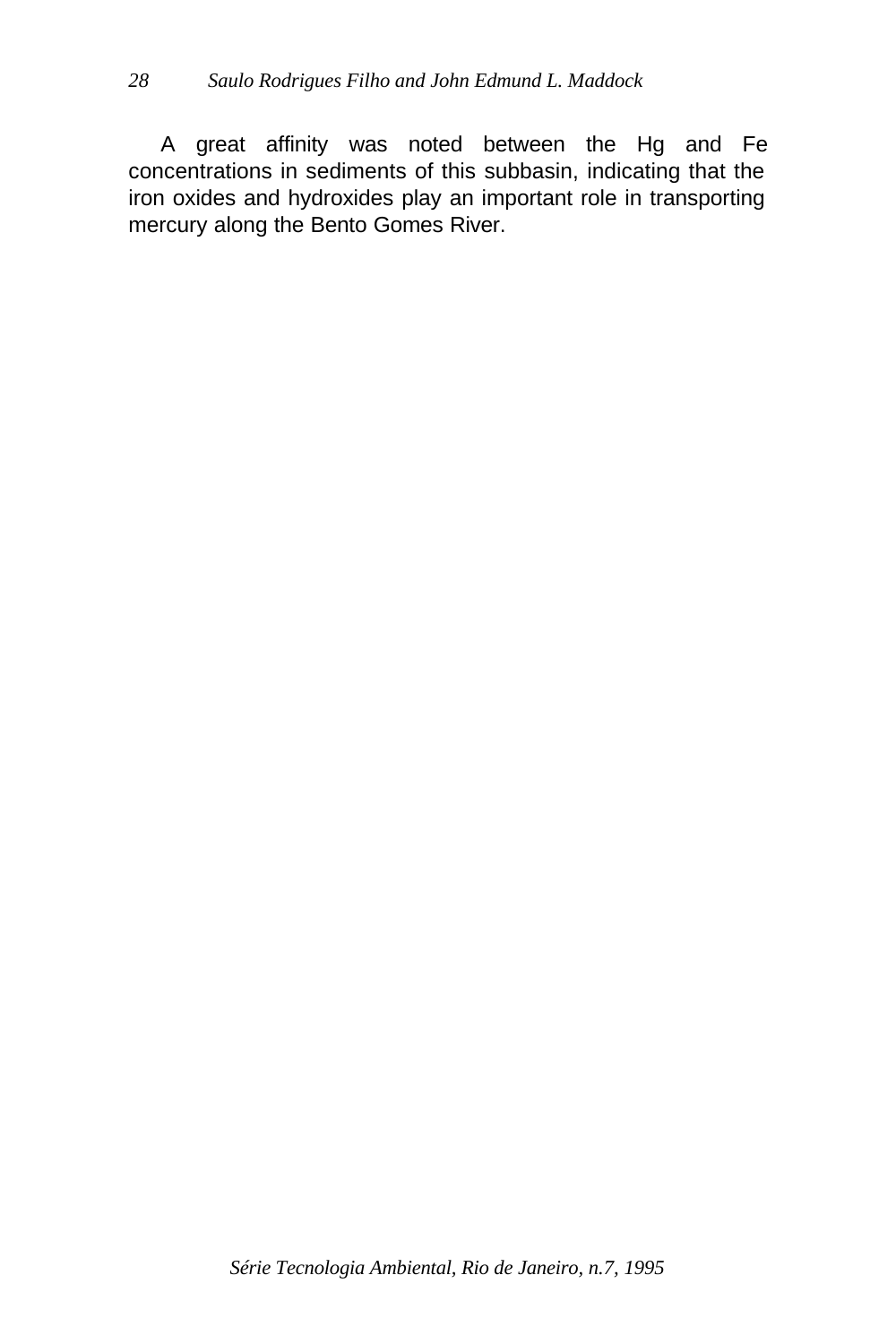

**Figure 4 - Map of distribution fo Mercury geoaccumulation indexes in sediments of the Poconé Région.**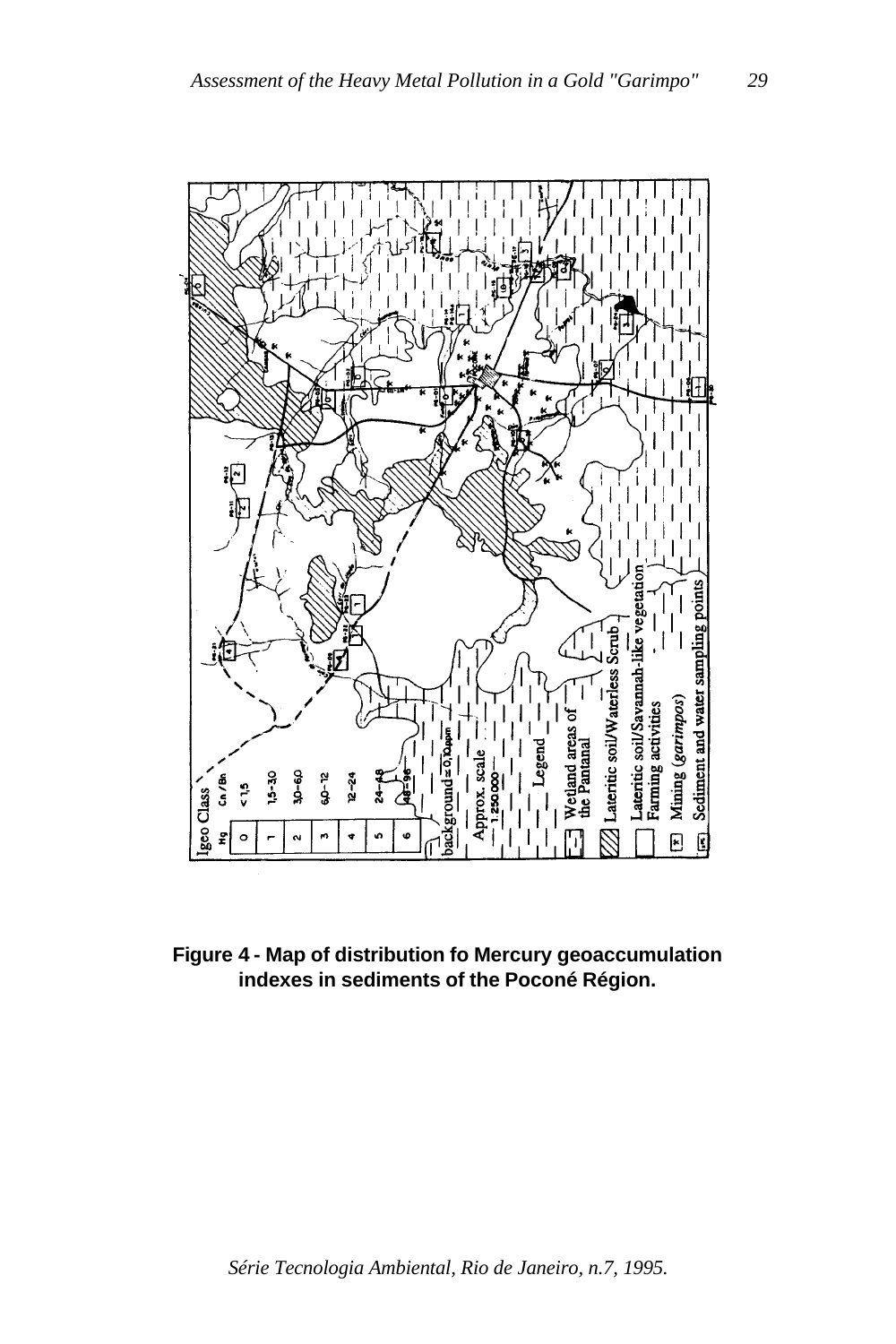#### **REFERENCES**

- 1.ACKERMANN, F. (1980) A procedure for correcting the grain size effect in heavy metal analysis of estuarine and coastal sediments. *Environmental Technology Letters*. 1:518-527.
- 2.ANDRADE, J.C.; BUENO, M.I.M.S., SOARES, P.V. e CHOUDHURI, A. (1988) The fate of mercury released from prospecting areas (garimpos) near Guarinos and Pilar de Goiás, Go (Brazil). *An. Acad. Bras. Cienc.* 60:293-303.
- 3.CETEM/CNPq (1991) Poconé: um campo de estudos do impacto ambiental do garimpo (seg. ed. rev.). Org. por M.M. Veiga e F.R.C. Fernandes (*Tecnologia Ambiental*, 1). Rio de Janeiro. 113p.
- 4.DREVER, J.I. (1982) The geochemistry of natural waters. New York: Prentice-Hall. 387 p.
- 5.EPA-Environmental Protection Agency (1983) Methods for chemical analysis of water and wastes. Cincinnati. (EPA 600/4-79/020).
- 6.FÖRSTNER, U. & MÜLLER, G. (1974) Shwermetalle in Flüssen und Seen als Ausdruck der Umweltverschmutzung. Berlin: Springer. 225p.
- 7.FÖRSTNER, U. & WITTMANN, G.T.W. (1979) Metal pollution in the aquatic environment. Berlin: Springer. 486 p.
- 8.HEM, J.D. (1970) Chemical behaviour of mercury in aqueous media. In: U.S. Geol. Survey. *Mercury in the Environment (Professional Paper, 713)*. Washington. 67 p.p. 40-46.
- 9.LACERDA, L. D.; PFEIFFER, W. C.; MARINS, R. V.; RODRIGUES, S.; SOUZA, C. M. M. e BASTOS, W.R. (1991) Mercury dispersal in water, sediments and aquatic biota of a gold mining tailing deposit drainage in Poconé, Brazil. *Water, Air and Soil Pollution*. v.55, p.283-294.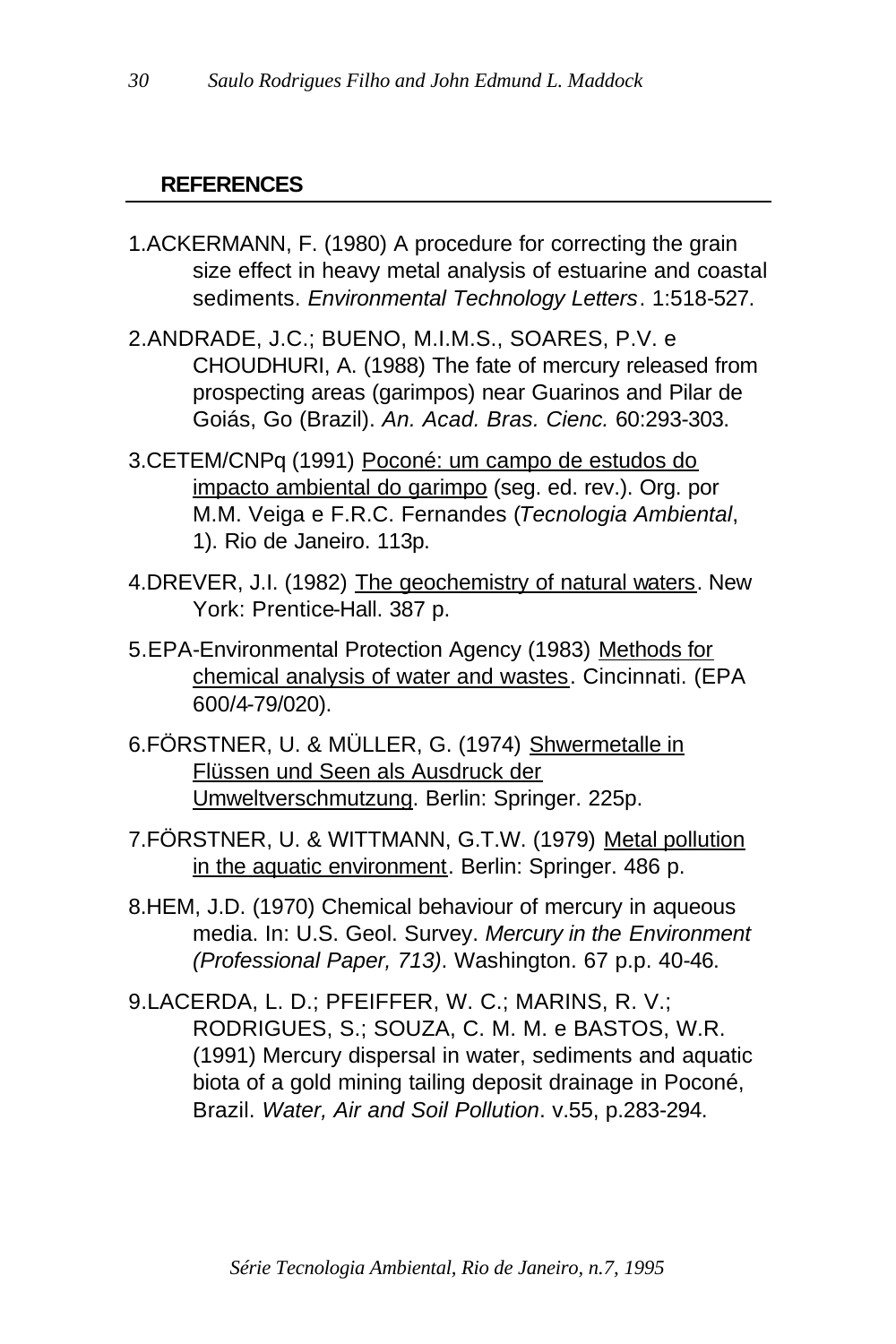- 10.LORING, D. H. (1978) Geochemistry of zinc, copper and lead in the sediments of the estuary and gulf of St. Lawrence. Can. J. *Earth Science*. v.15 p.757-772.
- 11.MALM, O.; PFEIFFER, W.C.; BASTOS, W.R. e SOUZA, C.M.M. (1989) Utilização do acessório de geração de vapor frio para análise de mercúrio em investigações ambientais por espectrofotometria de absorção atômica. *Ciência e Cultura*, v.41, n.1, p.88-92.
- 12.MUDROCH, A. & CLAIR, T.A. (1986) Transport of arsenic and mercury form gold mining activities through and aquatic system. *Science of Total Environment*. v.57 p.205-216.
- 13.MÜLLER, G. (1979) Schwermetalle in sedimenten des Rheins - Veränderungen seit 1971. *Umschau*. v.79 p.778-783.
- 14.PFEIFFER, W. C.; LACERDA, L.D.; MALM, O.; BASTOS, W.R.; SOUZA, C. M. M. and SILVEIRA, E.G. (1989) Mercury contamination in inland waters of Rondônia, Amazon, Brazil. *Science of Total Environmen*t. v.87/88 p.223-240.
- 15.ROSE, A.W.; HAWKES, H.E. and WEBB, J.S. (1979) Geochemistry in Mineral Exploration. London: Academic Press. 658p.
- 16.SALOMONS, W. & FÖRSTNER, U. (1984) Metals in the Hydrocycle. Berlin: Springer-Verlag. 349 p.
- 17.SILVA, A.P. (1991) Estudos biogeoquímicos sobre o mercúrio em ambientes aquáticos de Poconé. Rio de Janeiro: CETEM/CNPq (Série Tecnologia Ambiental, 1) p.61-83.
- 18.SILVER, S. (1984) Bacterial transformations of and resistance to heavy metals. In: NRIAGU, J. O. (ED.) Changing metal cycles and human health. Berlin: Springer-Verlag. p.1991- 224.
- 19.TUREKIAN, K.K. & WEDEPOHL, K.H. (1961) Distribution of the elements in some major units of the earth's crust. *Bull. Geol. Soc. Am.* v.72 p. 175-192.